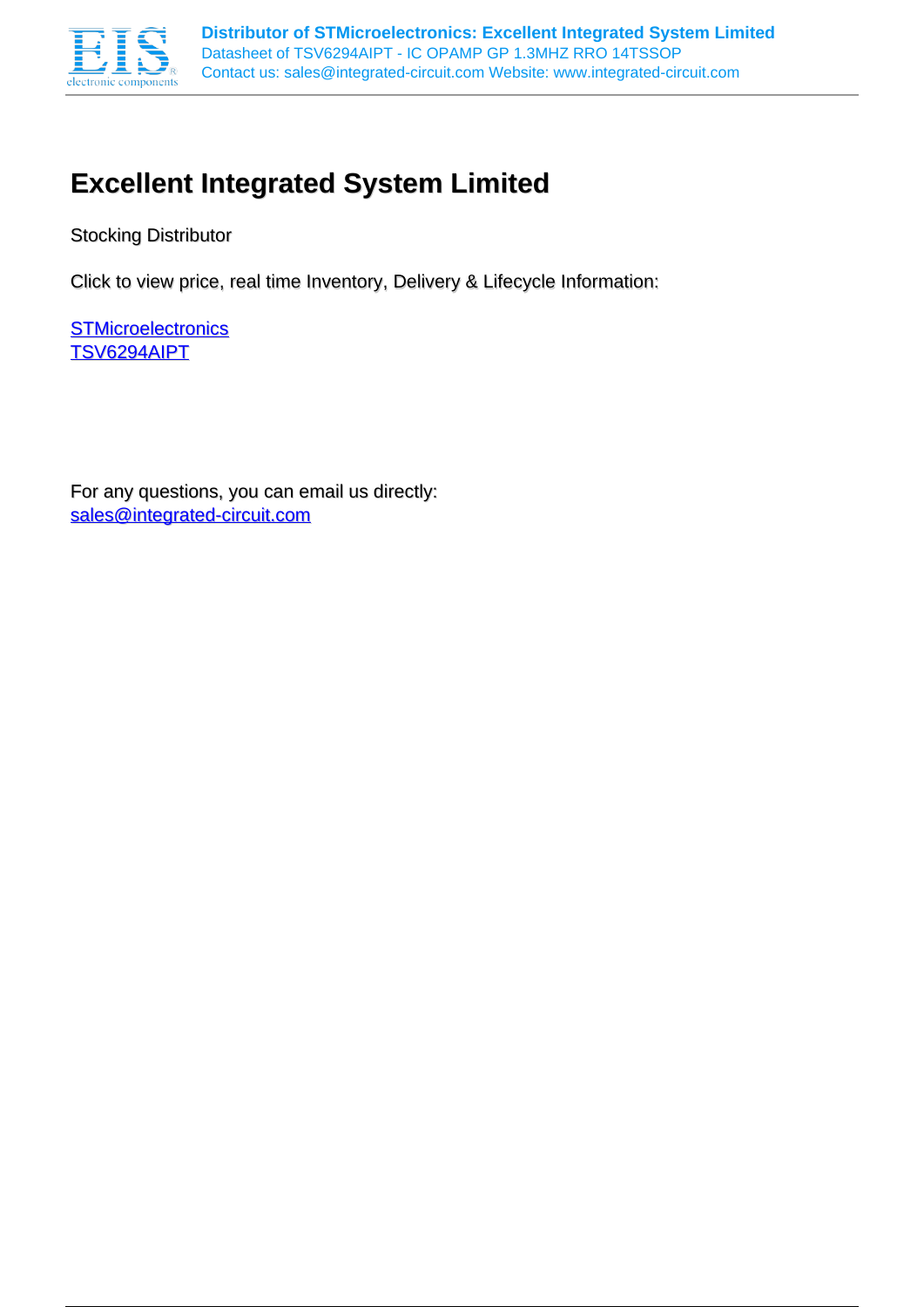



# **TSV629x, TSV629xA**

# Micropower, wide bandwidth CMOS operational amplifiers

## **Features**

- Rail-to-rail input and output
- Low power consumption: 29 µA typ, 36 µA max
- Low supply voltage:  $1.5 5.5$  V
- High gain bandwidth product: 1.3 MHz typ
- Stable when used in gain configuration
- Low power shutdown mode: 5 nA typ
- Good accuracy: 800 µV max (A version)
- Low input bias current: 1 pA typ
- Micropackages: MiniSO-8, SOT23-8, MiniSO-10, TSSOP14, TSSOP16
- EMI hardened operational amplifiers
- High tolerance to ESD: 4 kV HBM
- Extended temperature range: -40 to  $+125^{\circ}$  C

# **Applications**

- **Battery-powered applications**
- Portable devices
- Signal conditioning
- Active filtering
- **Medical instrumentation**

# **Description**

The TSV6292, TSV6293, TSV6294 and TSV6295 dual and quad operational amplifiers offer a high bandwidth of 1.3 MHz while consuming only 29 µA. They must be used in a gain configuration (equal or above +4 or -3).

The TSV629x series features low voltage, low power operation and rail-to-rail input and output. The devices also offer an ultra-low input bias current and low input offset voltage.

The TSV6293 (dual) and TSV6295 (quad) have two shutdown pins for reduced power consumption.



These features make the TSV629x family ideal for sensor interfaces, battery supplied and portable applications, as well as active filtering.

Table 1. **Device summary** 

|                |                           | <b>Dual version</b> | <b>Quad version</b> |                 |  |
|----------------|---------------------------|---------------------|---------------------|-----------------|--|
| Reference      | <b>Without</b><br>standby | With<br>standby     | Without<br>standby  | With<br>standby |  |
| <b>TSV629x</b> | <b>TSV6292</b>            | <b>TSV6293</b>      | <b>TSV6294</b>      | <b>TSV6295</b>  |  |
| TSV629xA       | <b>TSV6292A</b>           | <b>TSV6293A</b>     | <b>TSV6294A</b>     | <b>TSV6295A</b> |  |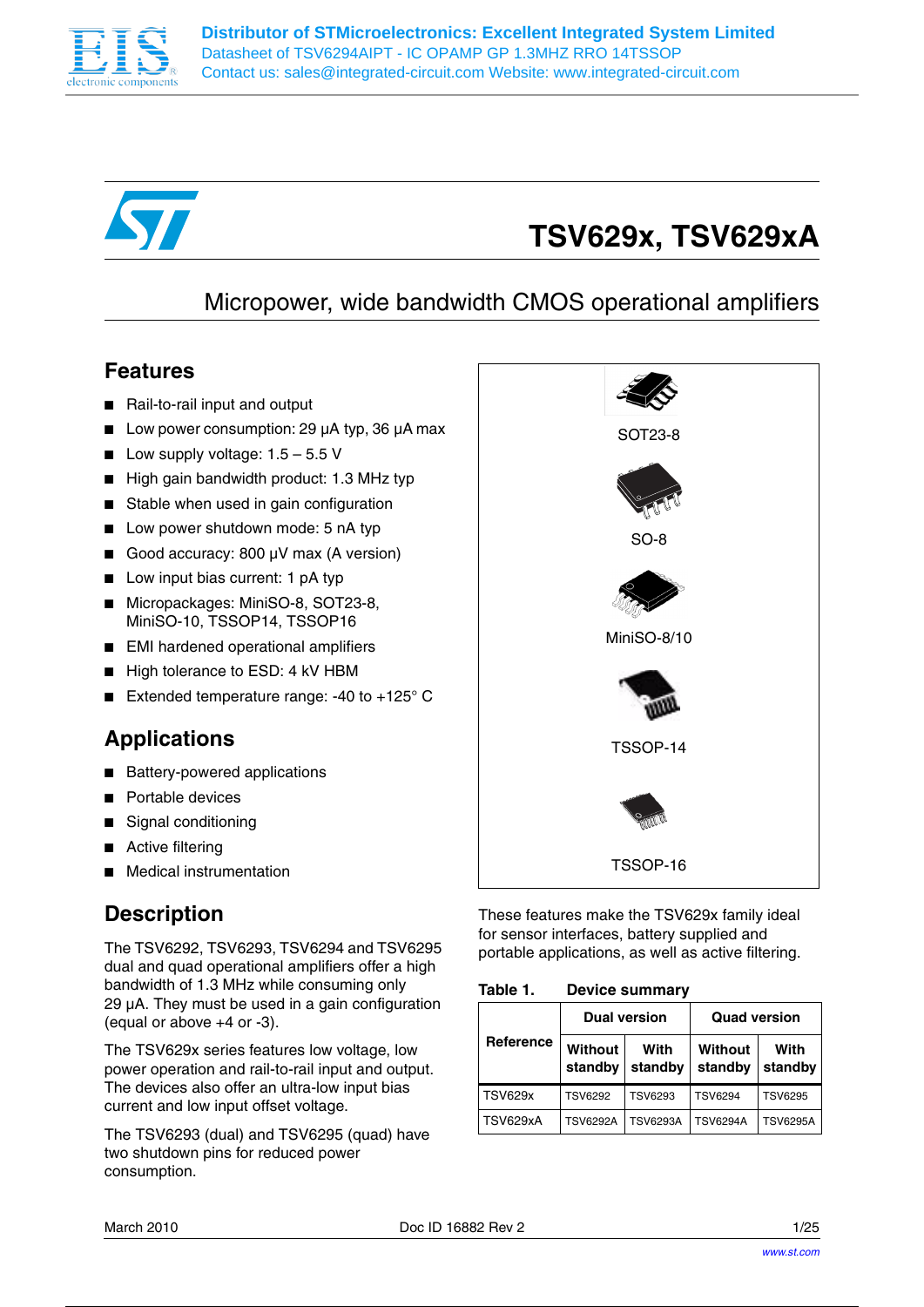

 $\sqrt{2}$ 

# **Contents**

| 1              |     |                                                      |
|----------------|-----|------------------------------------------------------|
| $\overline{2}$ |     | Absolute maximum ratings and operating conditions  4 |
| 3              |     |                                                      |
| 4              |     |                                                      |
|                | 4.1 |                                                      |
|                | 4.2 |                                                      |
|                | 4.3 |                                                      |
|                | 4.4 |                                                      |
|                | 4.5 |                                                      |
|                | 4.6 |                                                      |
|                | 4.7 |                                                      |
|                | 4.8 |                                                      |
| 5              |     |                                                      |
|                | 5.1 |                                                      |
|                | 5.2 |                                                      |
|                | 5.3 |                                                      |
|                | 5.4 |                                                      |
|                | 5.5 |                                                      |
|                | 5.6 |                                                      |
| 6              |     |                                                      |
| $\overline{7}$ |     |                                                      |

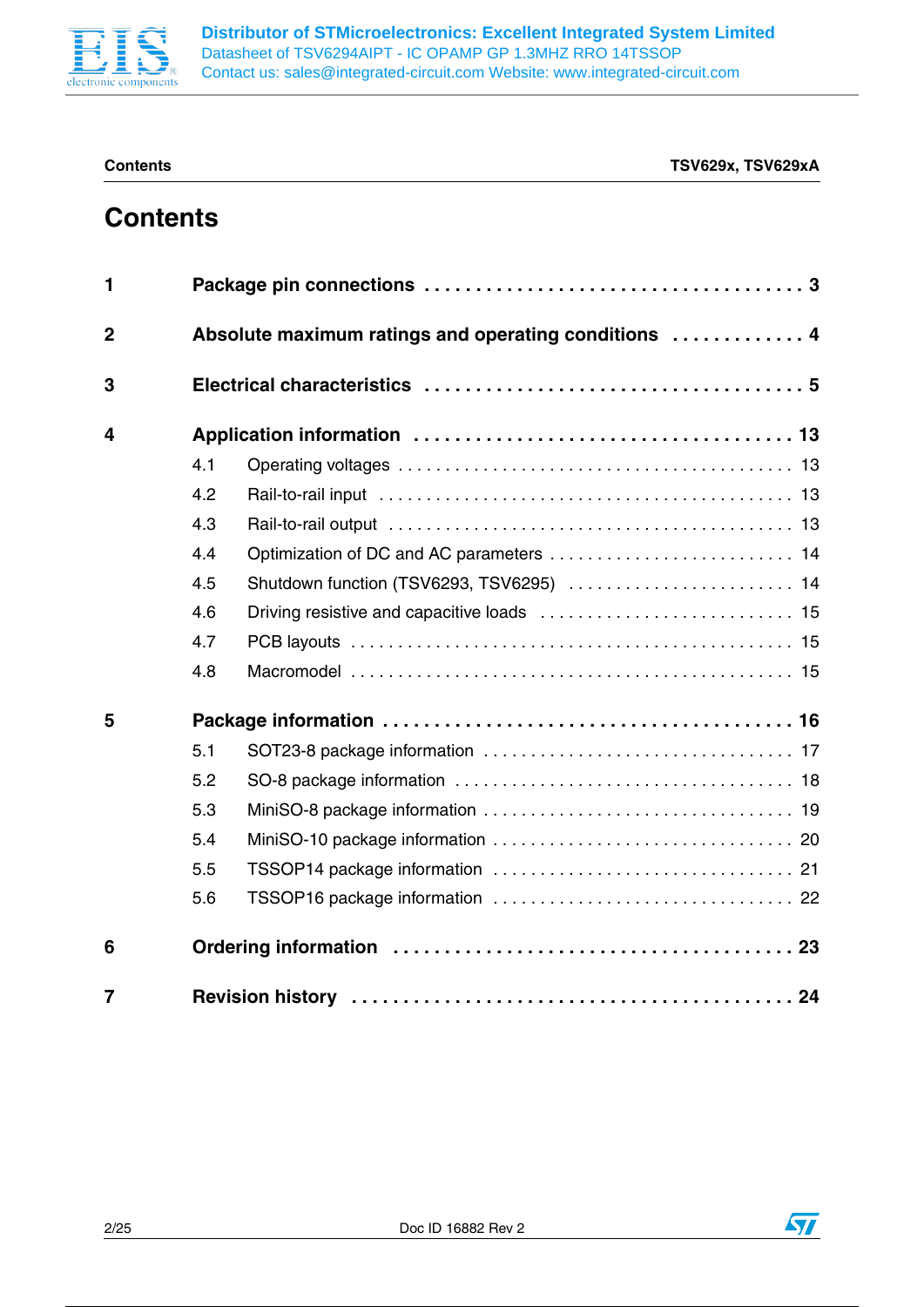

**Distributor of STMicroelectronics: Excellent Integrated System Limited** Datasheet of TSV6294AIPT - IC OPAMP GP 1.3MHZ RRO 14TSSOP Contact us: sales@integrated-circuit.com Website: www.integrated-circuit.com

TSV629x, TSV629xA **Package pin connections** 

# **1 Package pin connections**



**Figure 1. Pin connections for each package (top view)**

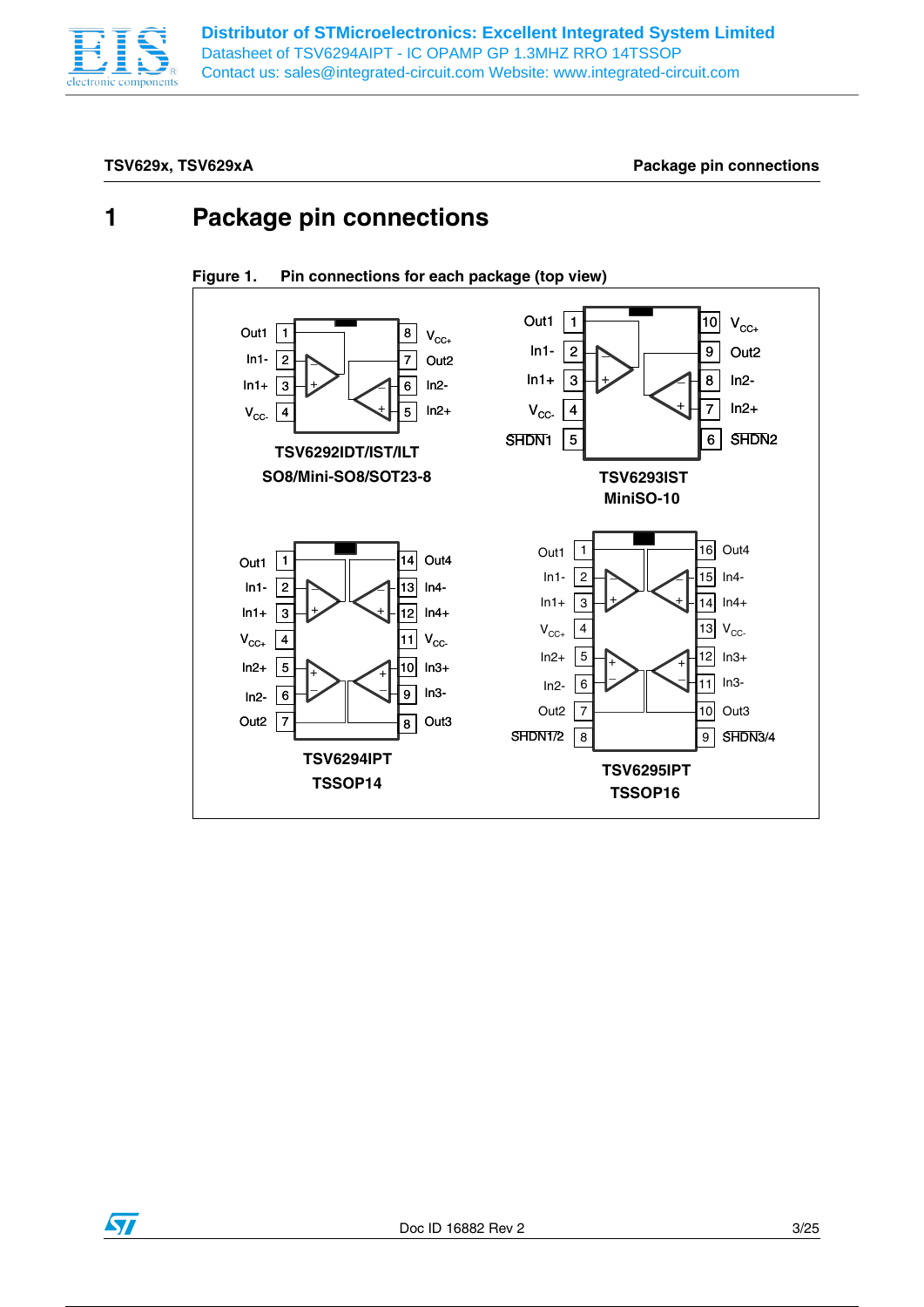

**Absolute maximum ratings and operating conditions TSV629x, TSV629xA**

# **2 Absolute maximum ratings and operating conditions**

| Symbol           | <b>Parameter</b>                                                                                                                                     | <b>Value</b>                          | Unit        |
|------------------|------------------------------------------------------------------------------------------------------------------------------------------------------|---------------------------------------|-------------|
| $V_{\rm CC}$     | Supply voltage <sup>(1)</sup>                                                                                                                        | 6                                     | v           |
| $V_{id}$         | Differential input voltage (2)                                                                                                                       | $\pm V_{\rm CC}$                      | v           |
| $V_{in}$         | Input voltage (3)                                                                                                                                    | $V_{CC}$ - 0.2 to $V_{CC+}$ + 0.2     | $\vee$      |
| $I_{in}$         | Input current <sup>(4)</sup>                                                                                                                         | 10                                    | mA          |
| <b>SHDN</b>      | Shutdown voltage <sup>(3)</sup>                                                                                                                      | $V_{CC}$ - 0.2 to $V_{CC+}$ + 0.2     | V           |
| $T_{\text{stg}}$ | Storage temperature                                                                                                                                  | $-65$ to $+150$                       | $^{\circ}C$ |
| $R_{thia}$       | Thermal resistance junction to ambient <sup>(5)(6)</sup><br>SOT23-8<br>MiniSO-8<br>$SO-8$<br>Mini-SO <sub>10</sub><br>TSSOP <sub>14</sub><br>TSSOP16 | 105<br>190<br>125<br>113<br>100<br>95 | °C/W        |
| $T_i$            | Maximum junction temperature                                                                                                                         | 150                                   | °C          |
|                  | HBM: human body model <sup>(7)</sup>                                                                                                                 | $\overline{4}$                        | kV          |
| <b>ESD</b>       | MM: machine model <sup>(8)</sup>                                                                                                                     | 200                                   | V           |
|                  | CDM: charged device model <sup>(9)</sup>                                                                                                             | 1.5                                   | kV          |
|                  | Latch-up immunity                                                                                                                                    | 200                                   | mA          |

### Table 2. **Absolute maximum ratings (AMR)**

1. All voltage values, except differential voltages are with respect to network ground terminal.

2. Differential voltages are the non-inverting input terminal with respect to the inverting input terminal.

3.  $V_{CC}$ - $V_{in}$  must not exceed 6 V,  $V_{in}$  must not exceed 6V.

4. Input current must be limited by a resistor in series with the inputs.

- 5. Short-circuits can cause excessive heating and destructive dissipation.
- 6. Rth are typical values.
- 7. Human body model: 100 pF discharged through a 1.5 kΩ resistor between two pins of the device, done for all couples of pin combinations with other pins floating.
- 8. Machine model: a 200 pF capacitor is charged to the specified voltage, then discharged directly between<br>two pins of the device with no external series resistor (internal resistor < 5  $\Omega$ ), done for all couples of pin<br>

9. Charged device model: all pins plus package are charged together to the specified voltage and then discharged directly to ground.

### Table 3. **Operating conditions**

| <b>Symbol</b> | <b>Parameter</b>                     | Value                             | Unit |
|---------------|--------------------------------------|-----------------------------------|------|
| $\rm v_{cc}$  | Supply voltage                       | 1.5 to $5.5$                      |      |
| $V_{\sf icm}$ | Common mode input voltage range      | $V_{CC}$ - 0.1 to $V_{CC+}$ + 0.1 |      |
| ' oper        | Operating free air temperature range | $-40$ to $+125$                   | °C   |

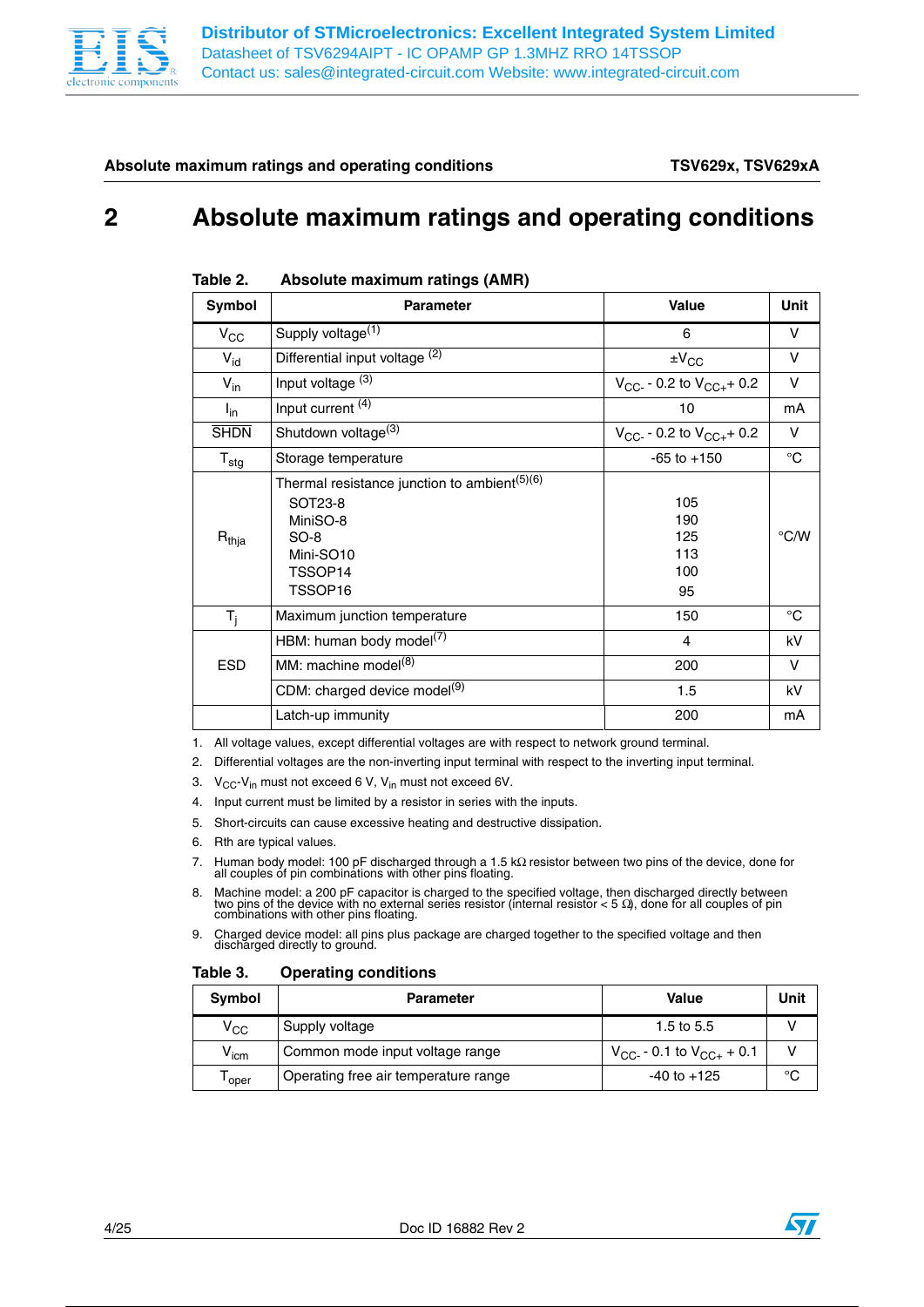

### **TSV629x, TSV629xA Electrical characteristics**

# **3 Electrical characteristics**

## Table 4. Electrical characteristics at V<sub>CC+</sub> = +1.8 V with V<sub>CC-</sub> = 0 V, V<sub>icm</sub> = V<sub>CC</sub>/2, T<sub>amb</sub> = 25° C, and R<sub>L</sub> connected to V<sub>CC</sub>/2 (unless otherwise specified)

| Symbol                | <b>Parameter</b>                                                            | <b>Conditions</b>                                                                                                                   | Min.           | Typ.           | Max.                       | Unit       |
|-----------------------|-----------------------------------------------------------------------------|-------------------------------------------------------------------------------------------------------------------------------------|----------------|----------------|----------------------------|------------|
| DC performance        |                                                                             |                                                                                                                                     |                |                |                            |            |
|                       |                                                                             | <b>TSV629x</b><br><b>TSV629xA</b><br>TSV6293AIST - MiniSO-10                                                                        |                |                | 4<br>0.8<br>1              | mV         |
| $V_{io}$              | Offset voltage                                                              | $TSV629x - T_{min} < T_{op} < T_{max}$<br>$TSV629xA - T_{min} < T_{op} < T_{max}$<br>TSV6293AIST - $T_{min}$ < $T_{op}$ < $T_{max}$ |                |                | 6<br>$\overline{c}$<br>2.2 |            |
| $DV_{io}$             | Input offset voltage drift                                                  |                                                                                                                                     |                | 2              |                            | $\mu$ V/°C |
|                       | Input offset current                                                        |                                                                                                                                     |                | 1              | $10^{(1)}$                 | pA         |
| $I_{io}$              | $(V_{\text{out}} = V_{\text{CC}}/2)$                                        | $T_{min}$ < $T_{op}$ < $T_{max}$                                                                                                    |                | $\mathbf{1}$   | 100                        | рA         |
|                       | Input bias current                                                          |                                                                                                                                     |                | 1              | $10^{(1)}$                 | pA         |
| $I_{ib}$              | $(V_{\text{out}} = V_{\text{CC}}/2)$                                        | $T_{min}$ < $T_{op}$ < $T_{max}$                                                                                                    |                | 1              | 100                        | рA         |
| <b>CMR</b>            | Common mode rejection<br>ratio 20 log (AV <sub>ic</sub> /AV <sub>io</sub> ) | 0 V to 1.8 V, $V_{\text{out}} = 0.9$ V                                                                                              | 53             | 74             |                            | dB         |
|                       |                                                                             | $T_{min}$ < $T_{op}$ < $T_{max}$                                                                                                    | 51             |                |                            | dB         |
|                       | Large signal voltage gain                                                   | $R_L$ = 10 kΩ, V <sub>out</sub> = 0.5 V to 1.3 V                                                                                    | 78             | 95             |                            | dB         |
| $A_{\text{vd}}$       |                                                                             | $T_{min}$ < $T_{op}$ < $T_{max}$                                                                                                    | 73             |                |                            | dB         |
| $V_{OH}$              | High level output voltage                                                   | $R_1 = 10 k\Omega$<br>$T_{min}$ < $T_{op}$ < $T_{max}$                                                                              | 35<br>50       | 5              |                            | mV         |
| $V_{OL}$              | Low level output voltage                                                    | $R_1 = 10 k\Omega$<br>$T_{min}$ < $T_{op}$ < $T_{max}$                                                                              |                | $\overline{4}$ | 35<br>50                   | mV         |
|                       | Isink                                                                       | $V_{\text{out}} = 1.8 V$                                                                                                            | 6              | 12             |                            |            |
|                       |                                                                             | $T_{min}$ < $T_{op}$ < $T_{max}$                                                                                                    | 4              |                |                            | mA         |
| $I_{\text{out}}$      | <b>Isource</b>                                                              | $V_{\text{out}} = 0 V$                                                                                                              | 6              | 10             |                            |            |
|                       |                                                                             | $T_{min}$ < $T_{op}$ < $T_{max}$                                                                                                    | $\overline{4}$ |                |                            |            |
| $I_{\rm CC}$          | Supply current (per operator)                                               | No load, V <sub>out</sub> =V <sub>CC</sub> /2                                                                                       |                | 25             | 31                         | μA         |
|                       |                                                                             | $T_{min}$ < $T_{op}$ < $T_{max}$                                                                                                    |                |                | 33                         | μA         |
| <b>AC performance</b> |                                                                             |                                                                                                                                     |                |                |                            |            |
| <b>GBP</b>            | Gain bandwidth product                                                      | $R_L = 10 k\Omega$ , $C_L = 100 pF$                                                                                                 |                | 1.1            |                            | <b>MHz</b> |
| Gain                  | Minimum gain for stability                                                  | Phase margin = $60^\circ$ , R <sub>f</sub> = $10k\Omega$ ,<br>$R_L$ = 10 kΩ, C <sub>L</sub> = 20 pF, T <sub>op</sub> = 25° C        |                | +4<br>-3       |                            | V/V        |
| <b>SR</b>             | Slew rate                                                                   | $R_1 = 10 k\Omega$ , $C_1 = 100 pF$ , $V_{\text{out}} = 0.5 V$<br>to 1.3V                                                           |                | 0.33           |                            | $V/\mu s$  |

1. Guaranteed by design.

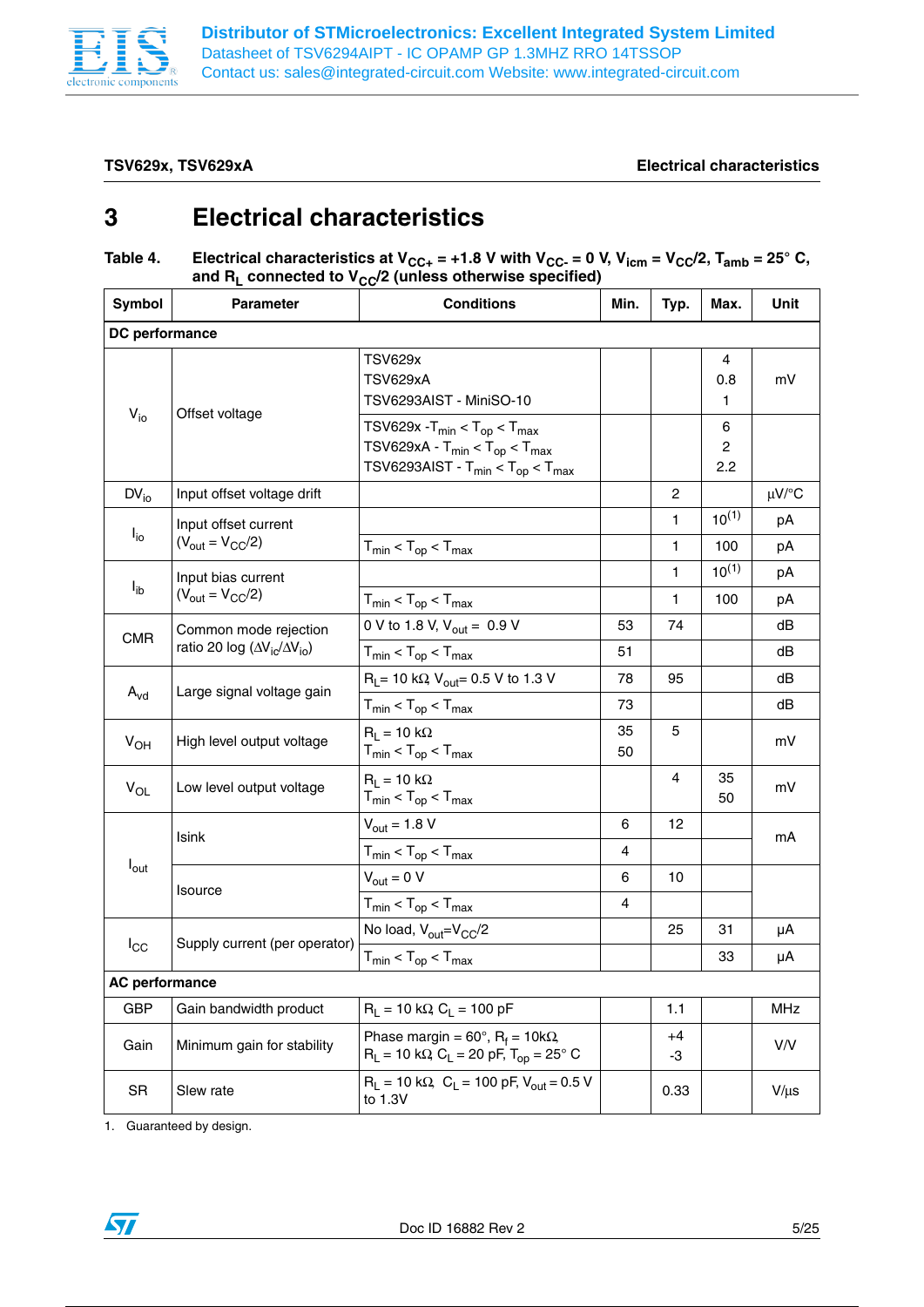

## **Electrical characteristics TSV629x, TSV629xA**

| Symbol          | <b>Parameter</b>                                   | <b>Conditions</b>                                             | Min. | Typ. | Max. | Unit   |  |  |
|-----------------|----------------------------------------------------|---------------------------------------------------------------|------|------|------|--------|--|--|
|                 | DC performance                                     |                                                               |      |      |      |        |  |  |
|                 |                                                    | $\overline{\text{SHDN}} = V_{\text{CC}}$                      |      | 2.5  | 50   | nA     |  |  |
| $I_{\rm CC}$    | Supply current in shutdown<br>mode (all operators) | $T_{min}$ < $T_{op}$ < 85 $^{\circ}$ C                        |      |      | 200  | nA     |  |  |
|                 |                                                    | $T_{min}$ < $T_{op}$ < 125 $^{\circ}$ C                       |      |      | 1.5  | μA     |  |  |
| $t_{on}$        | Amplifier turn-on time                             | $R_1 = 5$ k, Vout = $V_{CC}$ to $V_{CC}$ + 0.2 V              |      | 200  |      | ns     |  |  |
| $t_{off}$       | Amplifier turn-off time                            | $R_1 = 5$ k, Vout = $V_{CC+}$ - 0.5 V to<br>$V_{CC+}$ - 0.7 V |      | 20   |      | ns     |  |  |
| V <sub>IH</sub> | SHDN logic high                                    |                                                               | 1.35 |      |      | $\vee$ |  |  |
| $V_{IL}$        | SHDN logic low                                     |                                                               |      |      | 0.6  | V      |  |  |
| Iн              | SHDN current high                                  | $\overline{\text{SHDN}} = V_{\text{CC+}}$                     |      | 10   |      | рA     |  |  |
| Ι'n.            | <b>SHDN</b> current low                            | $\overline{\text{SHDN}} = V_{\text{CC}}$                      |      | 10   |      | рA     |  |  |
|                 | Output leakage in shutdown                         | $\overline{\text{SHDN}} = V_{\text{CC}}$                      |      | 50   |      | рA     |  |  |
| <b>I</b> OLeak  | mode                                               | $T_{min}$ < $T_{op}$ < 125 $^{\circ}$ C                       |      | 1    |      | nA     |  |  |

## Table 5. Shutdown characteristics V<sub>CC</sub> = 1.8 V (TSV6293, TSV6295)

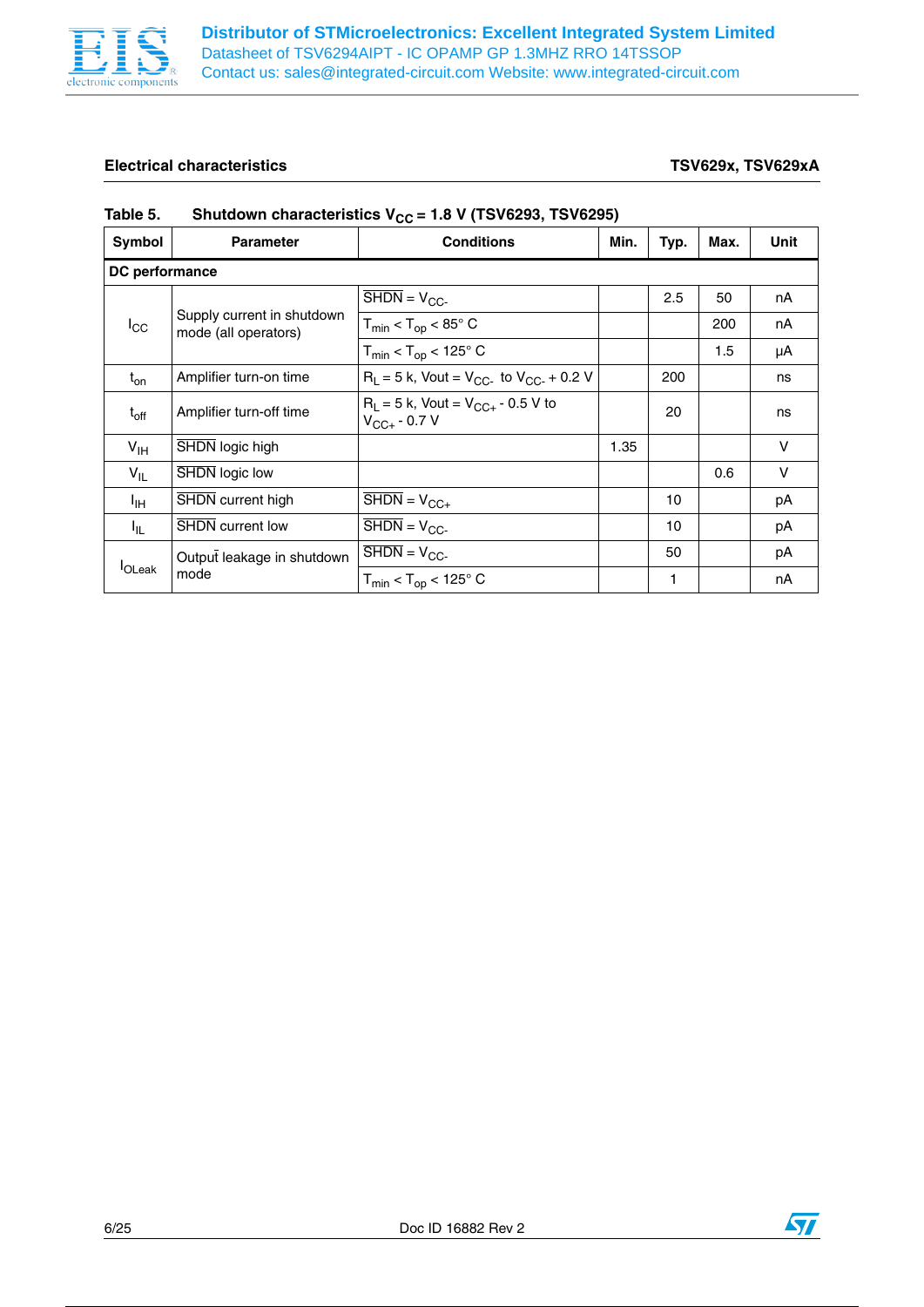

### **TSV629x, TSV629xA Electrical characteristics**

## Table 6.  $V_{CC+} = +3.3 V, V_{CC-} = 0 V, V_{icm} = V_{CC}/2, T_{amb} = 25^{\circ} C, R_{L}$  connected to  $V_{CC}/2$ **(unless otherwise specified)**

| Symbol                | <b>Parameter</b>                                                                | <b>Conditions</b><br>Min.                                                                                                               |          | Typ.           | Max.                       | Unit       |  |
|-----------------------|---------------------------------------------------------------------------------|-----------------------------------------------------------------------------------------------------------------------------------------|----------|----------------|----------------------------|------------|--|
| DC performance        |                                                                                 |                                                                                                                                         |          |                |                            |            |  |
|                       |                                                                                 | <b>TSV629x</b><br>TSV629xA<br>TSV6293AIST - MiniSO-10                                                                                   |          |                | 4<br>0.8<br>1.             | mV         |  |
| $V_{io}$              | Offset voltage                                                                  | $TSV629x - T_{min} < T_{op} < T_{max}$<br>TSV629xA - $T_{min}$ < $T_{op}$ < $T_{max}$<br>TSV6293AIST - $T_{min}$ < $T_{op}$ < $T_{max}$ |          |                | 6<br>$\overline{c}$<br>2.2 |            |  |
| $DV_{i0}$             | Input offset voltage drift                                                      |                                                                                                                                         |          | $\overline{c}$ |                            | $\mu$ V/°C |  |
|                       | Input offset current                                                            |                                                                                                                                         |          | 1              | $10^{(1)}$                 | рA         |  |
| $I_{\text{io}}$       |                                                                                 | $T_{min}$ < $T_{op}$ < $T_{max}$                                                                                                        |          | 1              | 100                        | рA         |  |
|                       |                                                                                 |                                                                                                                                         |          | 1              | $10^{(1)}$                 | рA         |  |
| $I_{ib}$              | Input bias current                                                              | $T_{min}$ < $T_{op}$ < $T_{max}$                                                                                                        |          | $\mathbf{1}$   | 100                        | рA         |  |
| <b>CMR</b>            | Common mode rejection<br>ratio 20 log ( $\Delta V_{\rm ic}/\Delta V_{\rm io}$ ) | 0 V to 3.3 V, $V_{\text{out}} = 1.65$ V                                                                                                 | 57       | 79             |                            | dB         |  |
|                       |                                                                                 | $T_{min}$ < $T_{op}$ < $T_{max}$                                                                                                        | 53       |                |                            | dB         |  |
|                       | Large signal voltage gain                                                       | $R_L$ =10 k $\Omega$ , $V_{out}$ = 0.5 V to 2.8 V                                                                                       | 81       | 98             |                            | dB         |  |
| $A_{\rm vd}$          |                                                                                 | $T_{min}$ < $T_{op}$ < $T_{max}$                                                                                                        | 76       |                |                            | dB         |  |
| $V_{OH}$              | High level output voltage                                                       | $R_1 = 10 k\Omega$<br>$T_{min}$ < $T_{op}$ < $T_{max}$                                                                                  | 35<br>50 | 5              |                            | mV         |  |
| $V_{OL}$              | Low level output voltage                                                        | $R_1 = 10 k\Omega$<br>$T_{min}$ < $T_{op}$ < $T_{max}$                                                                                  |          | $\overline{4}$ | 35<br>50                   | mV         |  |
|                       |                                                                                 | $V_0 = 5 V$                                                                                                                             | 23       | 45             |                            |            |  |
|                       | <b>Isink</b>                                                                    | $T_{min}$ < $T_{op}$ < $T_{max}$                                                                                                        | 20       |                |                            | mA         |  |
| $I_{\text{out}}$      |                                                                                 | $V_0 = 0 V$                                                                                                                             | 23       | 38             |                            |            |  |
|                       | <b>Isource</b>                                                                  | $T_{min}$ < $T_{op}$ < $T_{max}$                                                                                                        | 20       |                |                            | mA         |  |
|                       |                                                                                 | No load, $V_{\text{out}}$ = 2.5 V                                                                                                       |          | 26             | 33                         | μA         |  |
| $I_{\rm CC}$          | Supply current (per operator)                                                   | $T_{min}$ < $T_{op}$ < $T_{max}$                                                                                                        |          |                | 35                         | μA         |  |
| <b>AC performance</b> |                                                                                 |                                                                                                                                         |          |                |                            |            |  |
| <b>GBP</b>            | Gain bandwidth product                                                          | $R_L = 10 k\Omega C_L = 100 pF$                                                                                                         |          | 1.2            |                            | MHz        |  |
| Gain                  | Minimum gain for stability                                                      | Phase margin = $60^\circ$ , R <sub>f</sub> = $10k\Omega$ ,<br>$R_L$ = 10 kΩ C <sub>L</sub> = 20 pF, T <sub>op</sub> = 25° C             |          | $+4$<br>-3     |                            | V/V        |  |
| SR                    | Slew rate                                                                       | $R_L = 10 k\Omega$ , $C_L = 100 pF$ , $V_{out} = 0.5 V$<br>to 2.8 V                                                                     |          | 0.4            |                            | $V/\mu s$  |  |

1. Guaranteed by design.

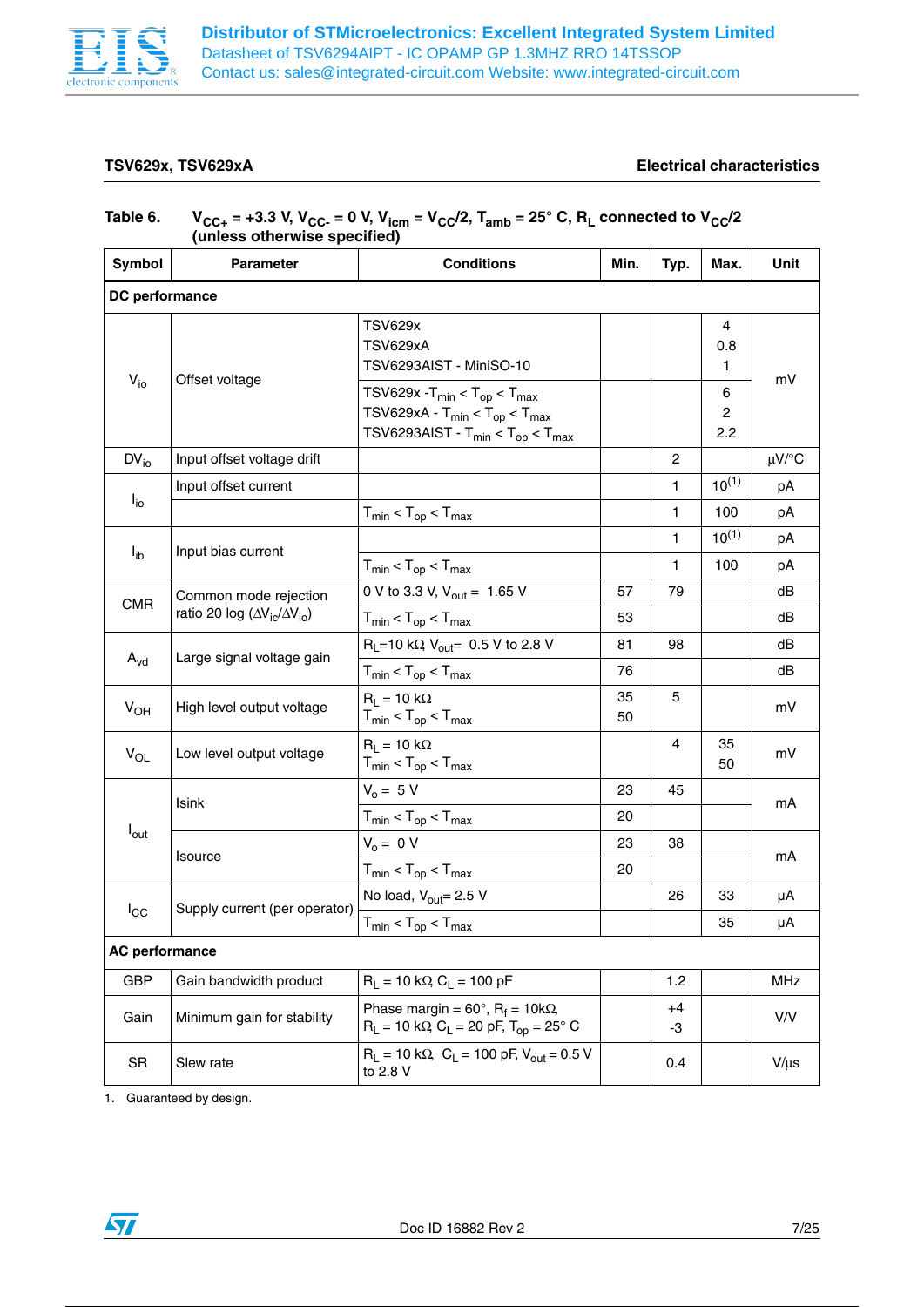

## **Electrical characteristics TSV629x, TSV629xA**

 $\sqrt{2}$ 

| (unless otherwise specified) |                                                                                 |                                                                                                                              |      |                |                            |            |  |
|------------------------------|---------------------------------------------------------------------------------|------------------------------------------------------------------------------------------------------------------------------|------|----------------|----------------------------|------------|--|
| Symbol                       | Parameter                                                                       | <b>Conditions</b>                                                                                                            | Min. | Typ.           | Max.                       | Unit       |  |
| DC performance               |                                                                                 |                                                                                                                              |      |                |                            |            |  |
|                              |                                                                                 | <b>TSV629x</b><br><b>TSV629xA</b><br>TSV6293AIST - MiniSO-10                                                                 |      |                | 4<br>0.8<br>$\mathbf{1}$   |            |  |
| $V_{i0}$                     | Offset voltage                                                                  | $TSV629x - T_{min} < T_{op} < T_{max}$<br>$TSV629xA - T_{min} < T_{op} < T_{max}$<br>$TSV629xA - T_{min} < T_{op} < T_{max}$ |      |                | 6<br>$\overline{c}$<br>2.2 | mV         |  |
| $DV_{i0}$                    | Input offset voltage drift                                                      |                                                                                                                              |      | $\overline{c}$ |                            | $\mu$ V/°C |  |
| $I_{\text{io}}$              | Input offset current                                                            |                                                                                                                              |      | $\mathbf{1}$   | $10^{(1)}$                 | рA         |  |
|                              |                                                                                 | $T_{min}$ < $T_{op}$ < $T_{max}$                                                                                             |      | 1              | 100                        | pA         |  |
| $I_{ib}$                     | Input bias current                                                              |                                                                                                                              |      | 1              | $10^{(1)}$                 | рA         |  |
|                              |                                                                                 | $T_{min}$ < $T_{op}$ < $T_{max}$                                                                                             |      | 1              | 100                        | рA         |  |
| <b>CMR</b>                   | Common mode rejection<br>ratio 20 log ( $\Delta V_{\rm ic}/\Delta V_{\rm io}$ ) | 0 V to 5 V, $V_{\text{out}} = 2.5$ V                                                                                         | 60   | 80             |                            | dB         |  |
|                              |                                                                                 | $T_{min}$ < $T_{op}$ < $T_{max}$                                                                                             | 55   |                |                            |            |  |
|                              | Large signal voltage gain                                                       | $R_L$ =10 k $\Omega$ , $V_{out}$ = 0.5 V to 4.5 V                                                                            | 85   | 98             |                            | dB         |  |
| $A_{\rm vd}$                 |                                                                                 | $T_{min}$ < $T_{op}$ < $T_{max}$                                                                                             | 80   |                |                            |            |  |
| <b>SVR</b>                   | Supply voltage rejection ratio<br>20 log ( $\Delta V_{CC}/\Delta V_{io}$ )      | $V_{CC} = 1.8$ to 5 V                                                                                                        | 75   | 102            |                            | dB         |  |
|                              |                                                                                 | $T_{min}$ < $T_{op}$ < $T_{max}$                                                                                             | 73   |                |                            |            |  |
|                              |                                                                                 | $V_{\text{RF}}$ = 100 mV <sub>rms</sub> , f = 400 MHz                                                                        |      | 61             |                            |            |  |
| <b>EMIRR</b>                 | EMI rejection ratio                                                             | $V_{RF}$ = 100 mV <sub>rms</sub> , f = 900 MHz                                                                               |      | 85             |                            | dB         |  |
|                              | EMIRR = -20 log ( $V_{\text{RFpeak}}/\Delta V_{\text{io}}$ )                    | $V_{RF}$ = 100 mV <sub>rms</sub> , f = 1800 MHz                                                                              |      | 92             |                            |            |  |
|                              |                                                                                 | $V_{RF}$ = 100 mV <sub>rms</sub> , f = 2400 MHz                                                                              |      | 83             |                            |            |  |
|                              | High level output voltage                                                       | $R_L = 10 k\Omega$                                                                                                           | 35   | 7              |                            | mV         |  |
| $V_{OH}$                     |                                                                                 | $T_{min}$ < $T_{op}$ < $T_{max}$                                                                                             | 50   |                |                            |            |  |
|                              | Low level output voltage                                                        | $R_L = 10 k\Omega$                                                                                                           |      | 6              | 35                         | mV         |  |
| $V_{OL}$                     |                                                                                 | $T_{min}$ < $T_{op}$ < $T_{max}$                                                                                             |      |                | 50                         |            |  |
|                              |                                                                                 | $V_0 = 5 V$                                                                                                                  | 40   | 69             |                            | mA         |  |
|                              | $I_{\text{sink}}$                                                               | $T_{min}$ < $T_{op}$ < $T_{max}$                                                                                             | 35   |                |                            |            |  |
| $I_{\text{out}}$             |                                                                                 | $V_0 = 0 V$                                                                                                                  | 40   | 74             |                            |            |  |
|                              | Isource                                                                         | $T_{min}$ < $T_{op}$ < $T_{max}$                                                                                             | 35   |                |                            | mA         |  |
|                              | Supply current (per operator)                                                   | No load, $V_{\text{out}} = 2.5 V$                                                                                            |      | 29             | 36                         | μA         |  |
| $I_{\rm CC}$                 |                                                                                 | $T_{min}$ < $T_{op}$ < $T_{max}$                                                                                             |      |                | 38                         | μA         |  |

# Table 7.  $V_{CC+}$  = +5 V, V<sub>CC-</sub> = 0 V, V<sub>icm</sub> = V<sub>CC</sub>/2, T<sub>amb</sub> = 25° C, R<sub>L</sub> connected to V<sub>CC</sub>/2

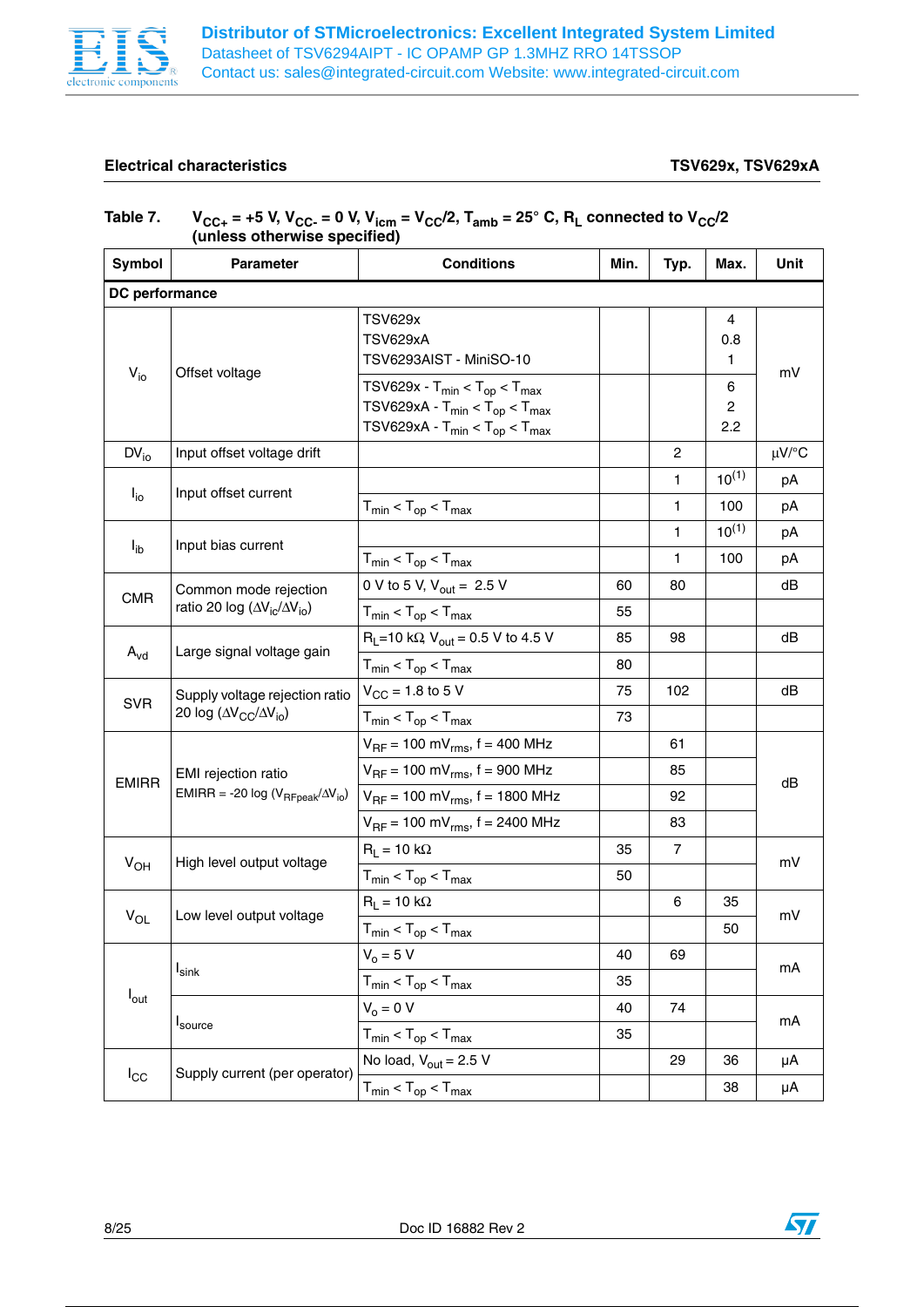

### **TSV629x, TSV629xA Electrical characteristics**

## Table 7.  $V_{CC+}$  = +5 V, V<sub>CC-</sub> = 0 V, V<sub>icm</sub> = V<sub>CC</sub>/2, T<sub>amb</sub> = 25° C, R<sub>L</sub> connected to V<sub>CC</sub>/2 **(unless otherwise specified) (continued)**

| Symbol                | <b>Parameter</b>                     | <b>Conditions</b><br>Min.                                                                                                             |  | Typ.       | Max. | Unit                   |
|-----------------------|--------------------------------------|---------------------------------------------------------------------------------------------------------------------------------------|--|------------|------|------------------------|
| <b>AC performance</b> |                                      |                                                                                                                                       |  |            |      |                        |
| <b>GBP</b>            | Gain bandwidth product               | $R_1 = 10 k\Omega$ , $C_1 = 100 pF$                                                                                                   |  | 1.3        |      | <b>MHz</b>             |
| Gain                  | Minimum gain for stability           | Phase margin = $60^\circ$ , R <sub>f</sub> = $10k\Omega$<br>$R_L$ = 10 kΩ, C <sub>L</sub> = 20 pF, T <sub>op</sub> = 25° C            |  | $+4$<br>-3 |      | V/V                    |
| S <sub>R</sub>        | Slew rate                            | $R_1 = 10 k\Omega$ , $C_1 = 100 pF$ , $V_{\text{out}} = 0.5 V$<br>to $4.5$ V                                                          |  | 0.5        |      | $V/$ us                |
| $e_{n}$               | Equivalent input noise<br>voltage    | $f = 1$ kHz                                                                                                                           |  | 77         |      | $\frac{nV}{\sqrt{Hz}}$ |
| $THD + N$             | Total harmonic distortion +<br>noise | Aν = -10, f <sub>in</sub> = 1 kHz, R <sub>I</sub> = 100 kΩ,<br>$V_{\text{icm}}$ = Vcc/2, Vout = 1 $V_{\text{rms}}$ ,<br>$BW = 22 kHz$ |  | 0.03       |      | $\%$                   |

1. Guaranteed by design.

## Table 8. Shutdown characteristics at V<sub>CC</sub> = 5 V (TSV6293, TSV6295)

| Symbol          | <b>Parameter</b>                                   | <b>Conditions</b>                                                                      | Min. | Typ. | Max. | Unit   |  |  |  |  |
|-----------------|----------------------------------------------------|----------------------------------------------------------------------------------------|------|------|------|--------|--|--|--|--|
|                 | DC performance                                     |                                                                                        |      |      |      |        |  |  |  |  |
|                 |                                                    | $SHDN = VII$                                                                           |      | 5    | 50   | nA     |  |  |  |  |
| $I_{\rm CC}$    | Supply current in shutdown<br>mode (all operators) | $T_{min}$ < $T_{op}$ < 85 $^{\circ}$ C                                                 |      |      | 200  | nA     |  |  |  |  |
|                 |                                                    | $T_{min}$ < $T_{op}$ < 125 $^{\circ}$ C                                                |      |      | 1.5  | μA     |  |  |  |  |
| $t_{on}$        | Amplifier turn-on time                             | $R_L = 5 k\Omega$ , $V_{out} = V_{CC}$ to $V_{CC} + 0.2 V$                             |      | 200  |      | ns     |  |  |  |  |
| $t_{off}$       | Amplifier turn-off time                            | $R_1 = 5 k\Omega$ , $V_{\text{out}} = V_{\text{CC+}} - 0.5 V$ to<br>$V_{CC}$ + - 0.7 V |      | 20   |      | ns     |  |  |  |  |
| $V_{\text{IH}}$ | SHDN logic high                                    |                                                                                        | 2    |      |      | $\vee$ |  |  |  |  |
| $V_{IL}$        | <b>SHDN</b> logic low                              |                                                                                        |      |      | 0.8  | V      |  |  |  |  |
| ŀщ              | SHDN current high                                  | $\overline{\text{SHDN}} = V_{\text{CC+}}$                                              |      | 10   |      | рA     |  |  |  |  |
| ŀμ.             | <b>SHDN</b> current low                            | $\overline{\text{SHDN}} = V_{\text{CC}}$                                               |      | 10   |      | рA     |  |  |  |  |
|                 | Output leakage in shutdown                         | $\overline{\text{SHDN}} = V_{\text{CC}}$                                               |      | 50   |      | рA     |  |  |  |  |
| <b>OLeak</b>    | mode                                               | $T_{min}$ < $T_{op}$ < 125 $^{\circ}$ C                                                |      | 1    |      | nA     |  |  |  |  |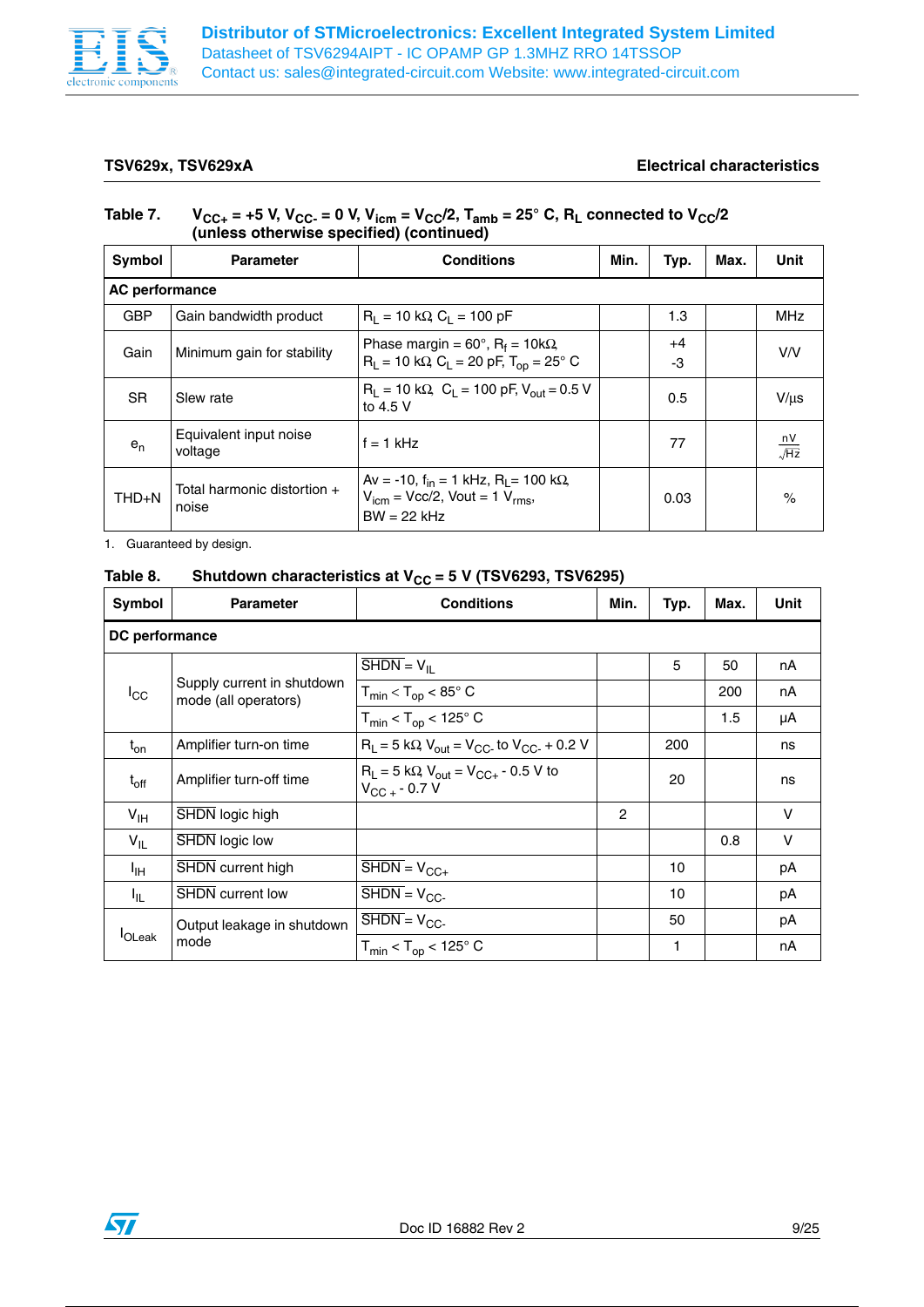

## **Electrical characteristics TSV629x, TSV629xA**

















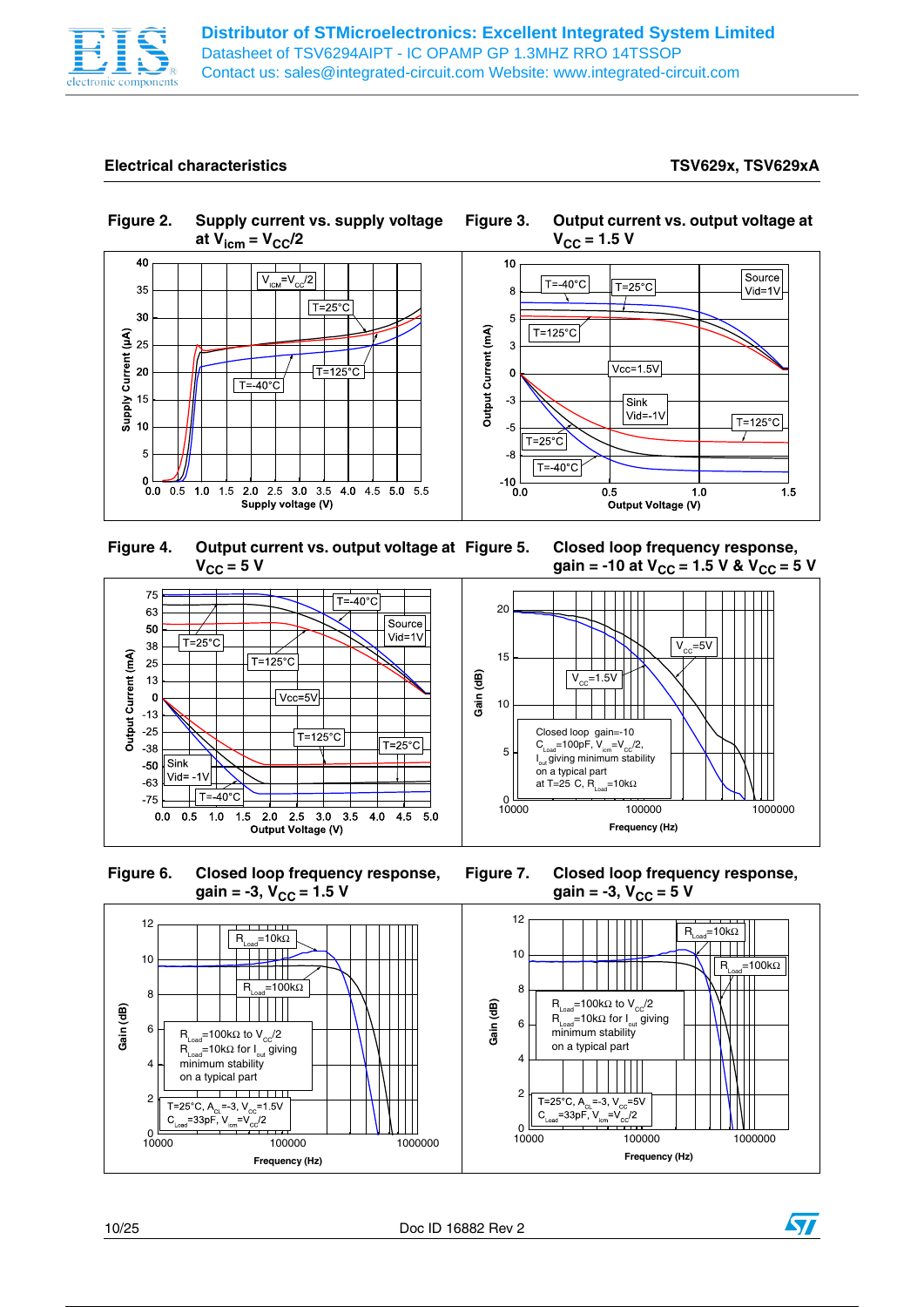

**Distributor of STMicroelectronics: Excellent Integrated System Limited** Datasheet of TSV6294AIPT - IC OPAMP GP 1.3MHZ RRO 14TSSOP Contact us: sales@integrated-circuit.com Website: www.integrated-circuit.com

**TSV629x, TSV629xA Electrical characteristics**



**Figure 10. Slew rate vs. supply voltage in open Figure 11. Slew rate timing in open loop loop** 





ST



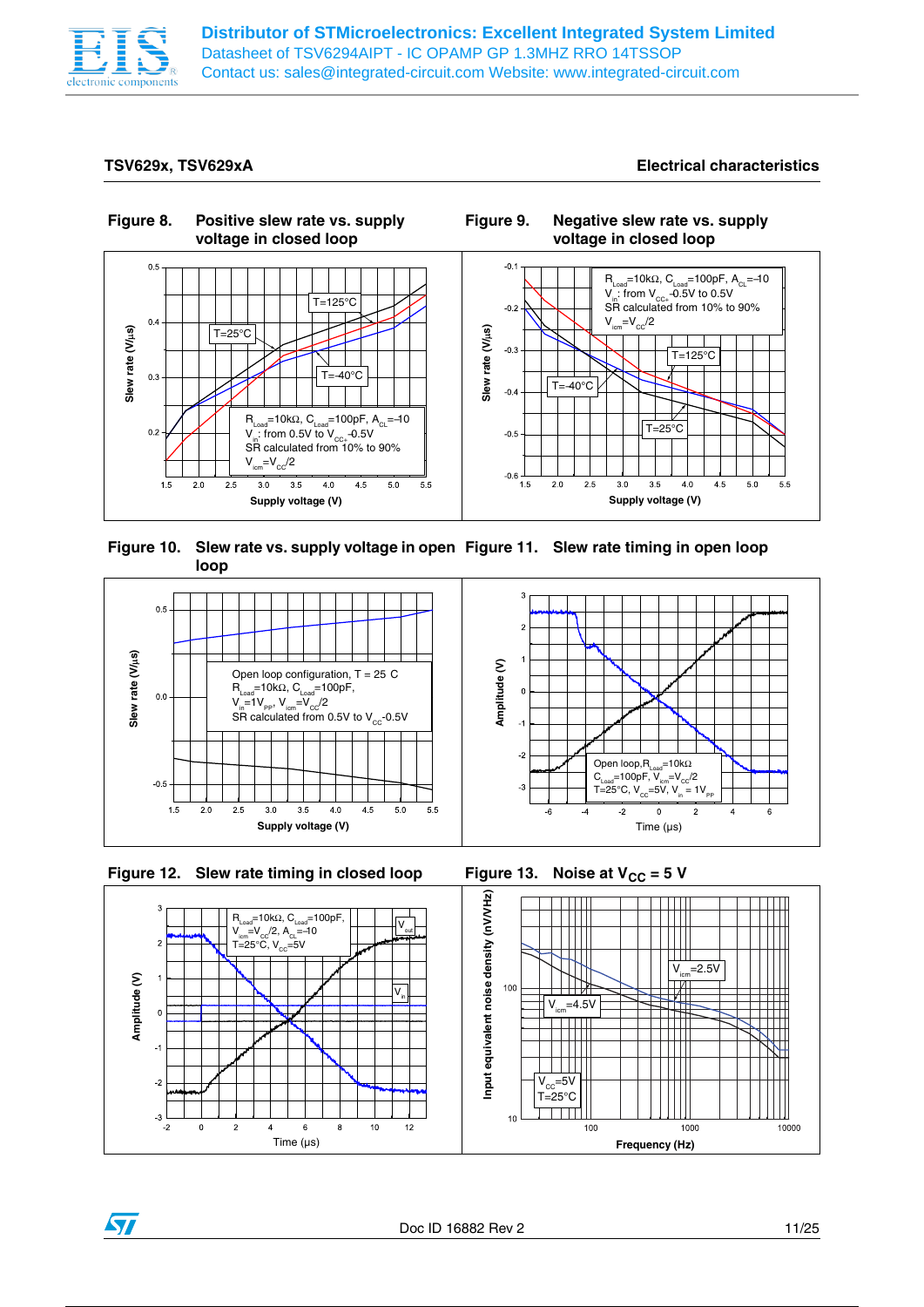

### **Electrical characteristics TSV629x, TSV629xA**



**Figure 16. Distortion + noise vs. frequency at Figure 17. Distortion + noise vs. frequency at**   $V_{CC}$  = 1.8 V

 $V_{CC}$  = 5 V



**Figure 18. EMIRR vs. frequency at Vcc = 5 V, T = 25° C**



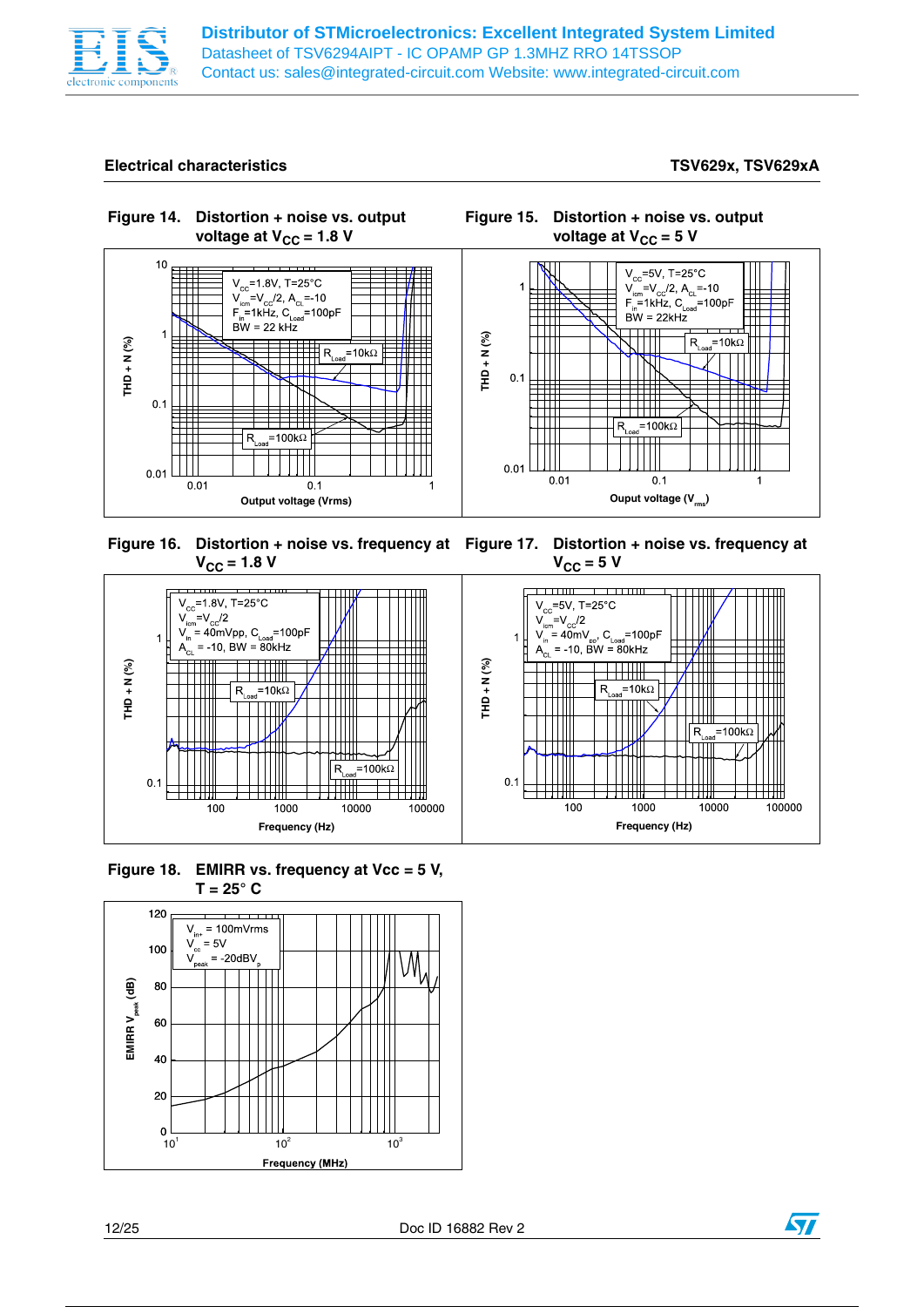

**TSV629x, TSV629xA Application information**

# **4 Application information**

## **4.1 Operating voltages**

The TSV629x can operate from 1.5 to 5.5 V. The devices' parameters are fully specified for 1.8, 3.3 and 5 V power supplies. However, the parameters are very stable in the full  $V_{CC}$ range and several characterization curves show the TSV629x characteristics at 1.5 V. Additionally, the main specifications are guaranteed in extended temperature ranges from  $-40^{\circ}$  C to  $+125^{\circ}$  C.

## **4.2 Rail-to-rail input**

The TSV629x are built with two complementary PMOS and NMOS input differential pairs. The devices have a rail-to-rail input, and the input common mode range is extended from  $V_{\text{CC-}}$  - 0.1 V to  $V_{\text{CC+}}$  + 0.1 V. The transition between the two pairs appears at  $V_{\text{CC+}}$  - 0.7 V. In the transition region, the performance of CMR, SVR, Vio (*Figure 19* and *Figure 20*) and THD is slightly degraded.



The devices are guaranteed without phase reversal.

# **4.3 Rail-to-rail output**

The operational amplifiers' output level can go close to the rails: 35 mV maximum above and below the rail when connected to a 10 kΩ resistive load to  $V_{CC}/2$ .

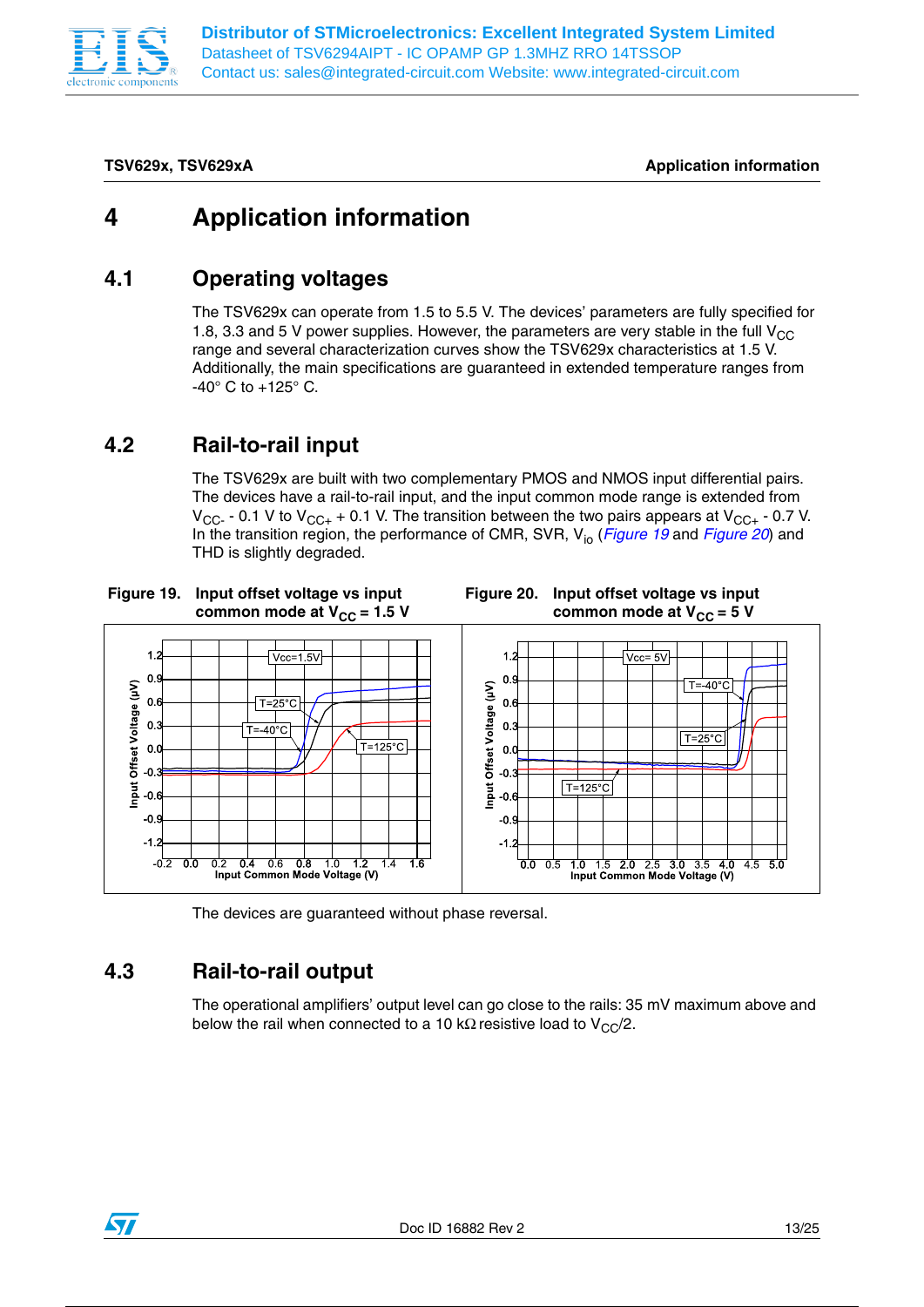

## Application information **TSV629xA** and the state of the state of the state of the state of the state of the state of the state of the state of the state of the state of the state of the state of the state of the state of t

# **4.4 Optimization of DC and AC parameters**

These devices use an innovative approach to reduce the spread of the main DC and AC parameters. An internal adjustment achieves a very narrow spread of current consumption (29  $\mu$ A typical, min/max at  $\pm$ 17%). Parameters linked to the current consumption value, such as GBP, SR and  $A_{vd}$  benefit from this narrow dispersion.

# **4.5 Shutdown function (TSV6293, TSV6295)**

The operational amplifier is enabled when the SHDN pin is pulled high. To disable the amplifier, the  $\overline{\text{SHDN}}$  must be pulled down to  $\text{V}_{\text{CC}}$ . When in shutdown mode, the amplifier output is in a high impedance state. The  $\overline{\text{SHDN}}$  pin must never be left floating but tied to  $V_{CC+}$  or  $V_{CC-}$ . The turn-on and turn-off times are calculated for an output variation of ±200 mV (*Figure 21* and *Figure 22* show the test configurations).

### **Figure 21. Test configuration for turn-on time Figure 22. Test configuration for turn-off time (Vout pulled down) (Vout pulled down)**









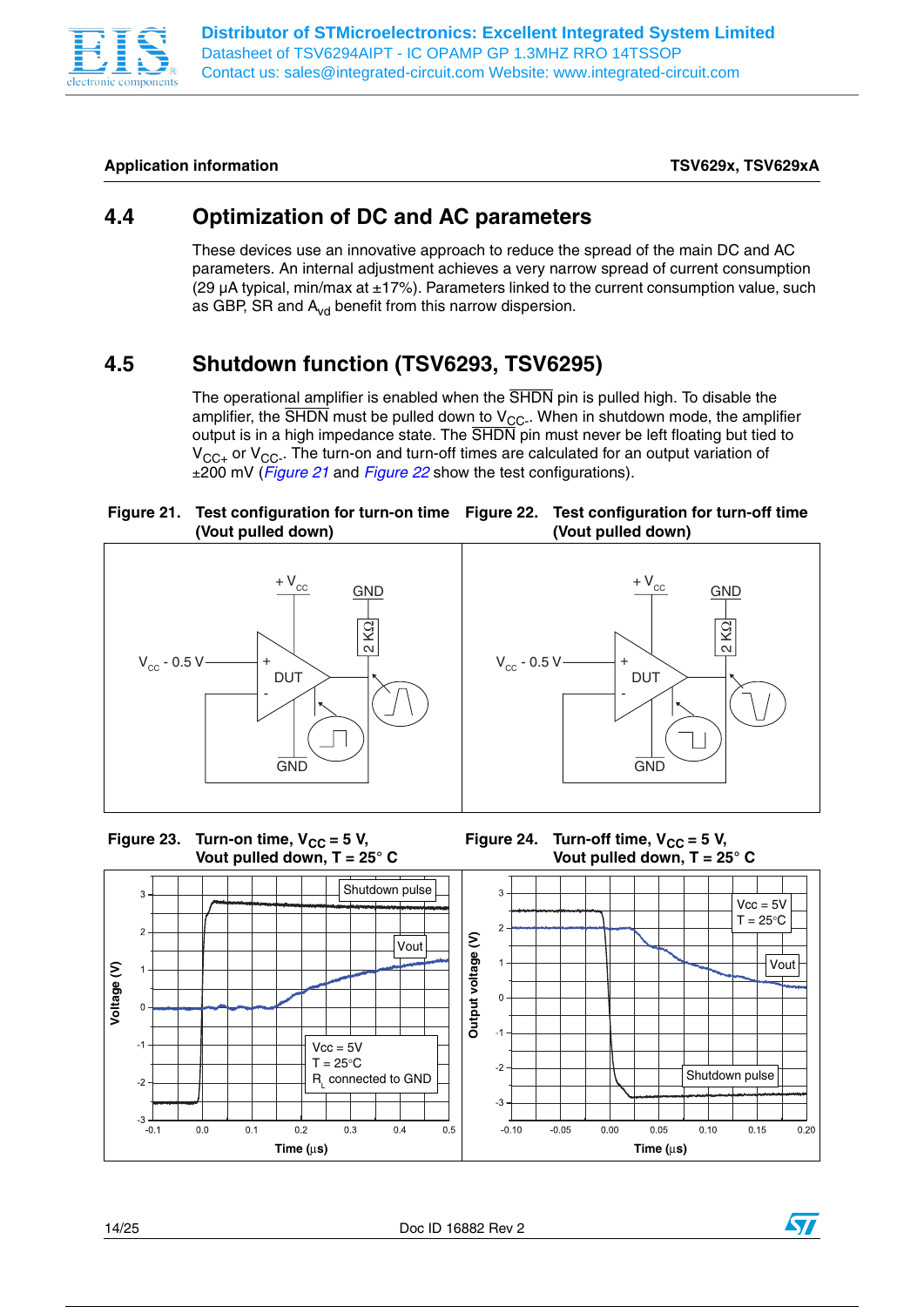

### **TSV629x, TSV629xA Application information**

## **4.6 Driving resistive and capacitive loads**

These products are micropower, low-voltage operational amplifiers optimized to drive rather large resistive loads, above 5 k $\Omega$ . For lower resistive loads, the THD level may significantly increase.

The amplifiers have a relatively low internal compensation capacitor, making them very fast while consuming very little. They are ideal when used in a non-inverting configuration or in an inverting configuration in the following conditions:

- IGainI ≥ 3 in an inverting configuration (C<sub>L</sub> = 20 pF, R<sub>L</sub> = 100 kΩ) or IgainI ≥ 10  $(C_1 = 100 \text{ pF}, R_1 = 100 \text{ k}\Omega)$
- Gain  $\geq$  +4 in a non-inverting configuration (C<sub>L</sub> = 20 pF, R<sub>L</sub> = 100k $\Omega$ ) or gain  $\geq$  +11  $(C_1 = 100 \text{ pF}, R_1 = 100 \text{ k}\Omega)$

As these operational amplifiers are not unity gain stable, the TSV62x (29 µA, 420 kHz) or TSV63x (60  $\mu$ A, 880 kHz) – which are unity gain stable – might be a solution for your application.

| Part #        | $\text{Icc}$ ( $\mu$ A) at 5V | GBP (MHz) | $SR (V/\mu s)$ | Minimum gain for<br>stability<br>$(C_{Load} = 100 pF)$ |
|---------------|-------------------------------|-----------|----------------|--------------------------------------------------------|
| TSV622-3-4-5  | 29                            | 0.42      | 0.14           |                                                        |
| TSV6292-3-4-5 | 29                            | 1.3       | 0.5            | $+11$                                                  |
| TSV632-3-4-5  | 60                            | 0.88      | 0.34           |                                                        |
| TSV6392-3-4-5 | 60                            | 2.4       | 1.1            | $+11$                                                  |

### Table 9. **Table 9. Related products**

## **4.7 PCB layouts**

For correct operation, it is advised to add 10 nF decoupling capacitors as close as possible to the power supply pins.

## **4.8 Macromodel**

Two accurate macromodels (with or without shutdown feature) of the TSV629x are available on STMicroelectronics' web site at www.st.com. This model is a trade-off between accuracy and complexity (that is, time simulation) of the TSV629x operational amplifiers. It emulates the nominal performances of a typical device within the specified operating conditions mentioned in the datasheet. It also helps to validate a design approach and to select the right operational amplifier, but it does not replace on-board measurements.

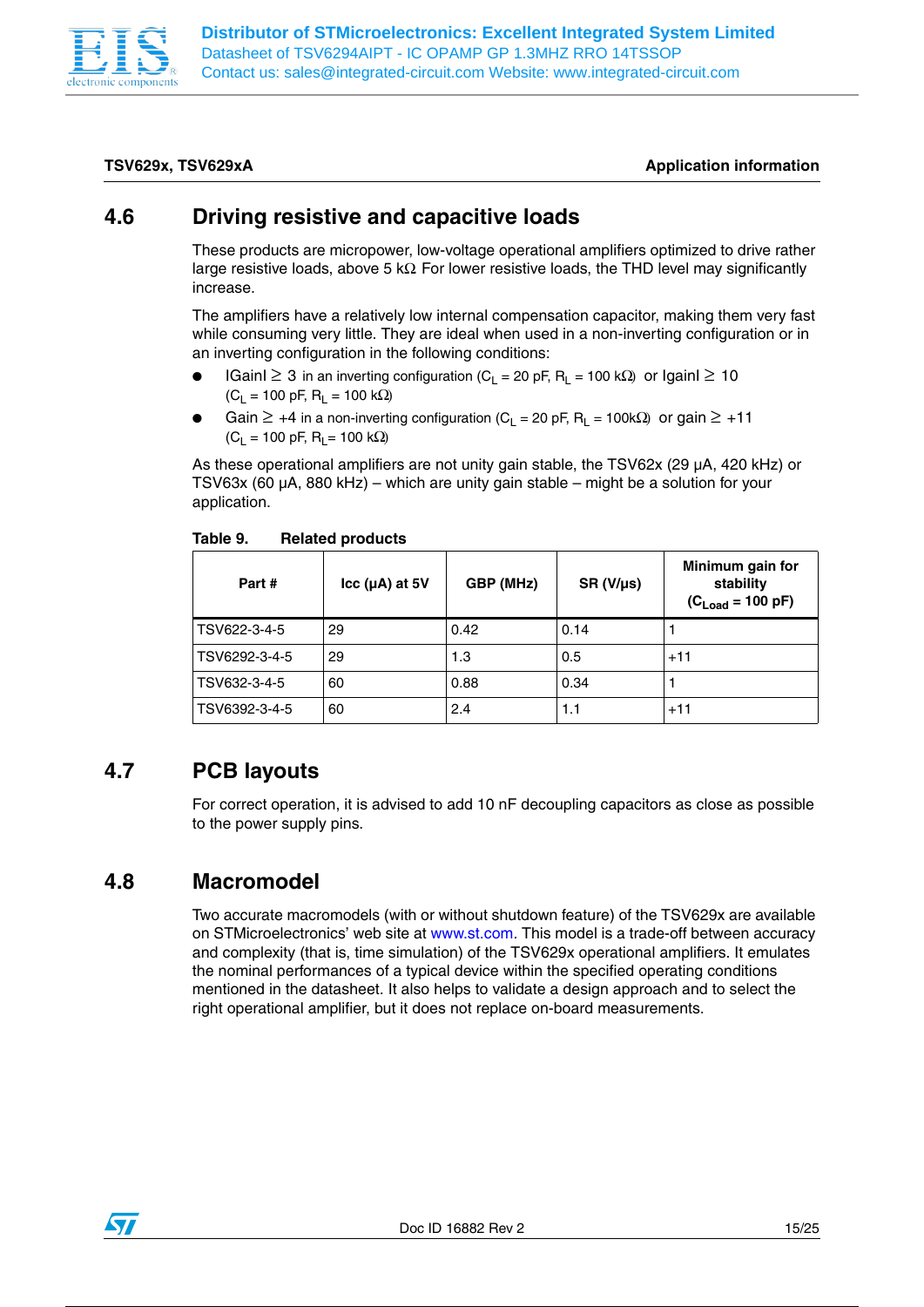

## Package information **Package information TSV629x, TSV629xA**

# **5 Package information**

In order to meet environmental requirements, ST offers these devices in different grades of ECOPACK® packages, depending on their level of environmental compliance. ECOPACK® specifications, grade definitions and product status are available at: *www.st.com*. ECOPACK<sup>®</sup> is an ST trademark.

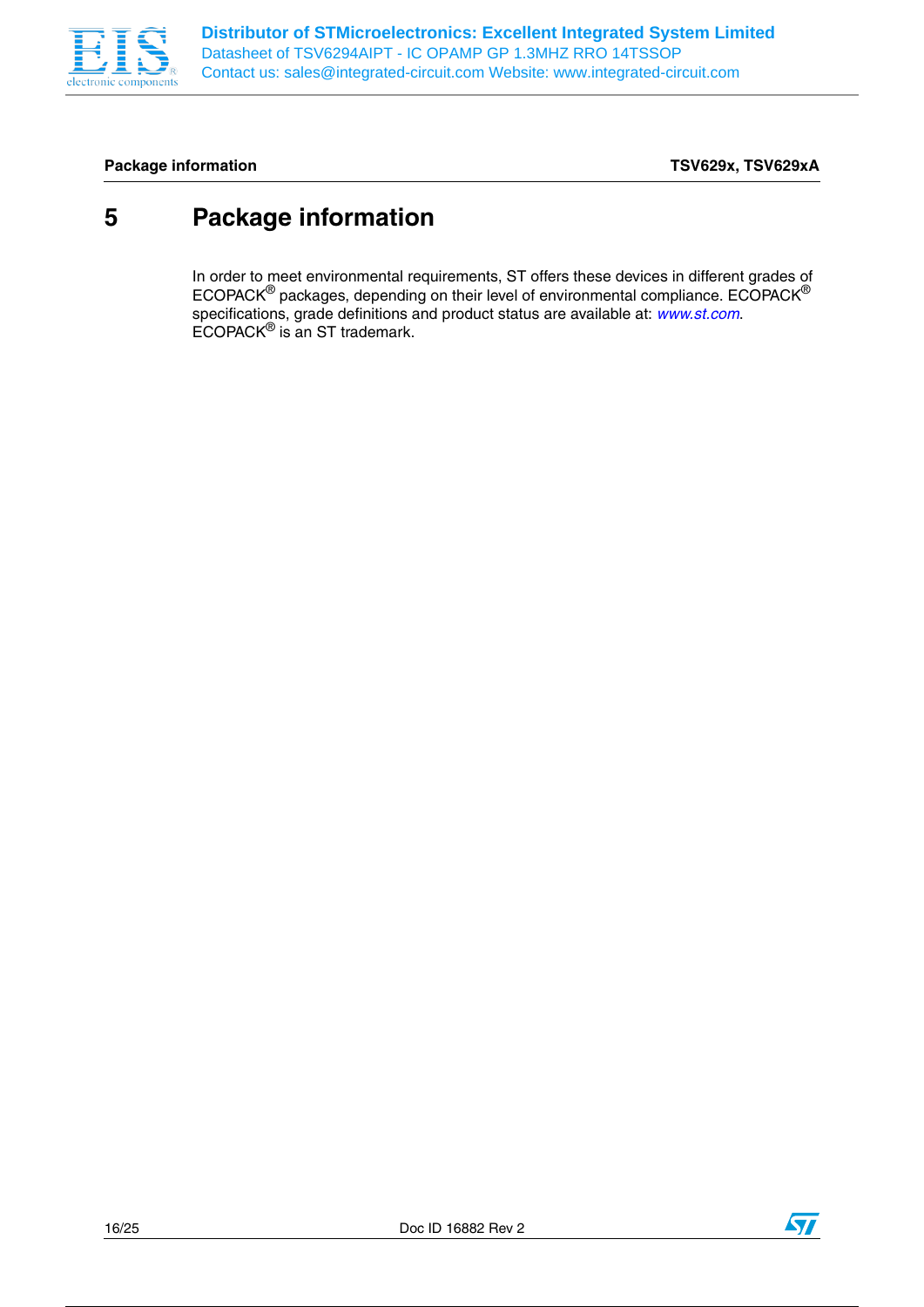

## **TSV629x, TSV629xA Package information**

## **5.1 SOT23-8 package information**

## **Figure 25. SOT23-8 package mechanical drawing**



### Table 10. **Table 10. SOT23-8 package mechanical data**

|                | <b>Dimensions</b> |                    |             |       |               |       |  |  |
|----------------|-------------------|--------------------|-------------|-------|---------------|-------|--|--|
| Ref.           |                   | <b>Millimeters</b> |             |       | <b>Inches</b> |       |  |  |
|                | Min.              | Typ.               | Max.        | Min.  | Typ.          | Max.  |  |  |
| A              |                   |                    | 1.45        |       |               | 0.057 |  |  |
| A1             |                   |                    | 0.15        |       |               | 0.006 |  |  |
| A2             | 0.90              |                    | 1.30        | 0.035 |               | 0.051 |  |  |
| b              | 0.22              |                    | 0.38        | 0.009 |               | 0.015 |  |  |
| c              | 0.08              |                    | 0.22        | 0.003 |               | 0.009 |  |  |
| D              | 2.80              |                    | 3           | 0.110 |               | 0.118 |  |  |
| Е              | 2.60              |                    | 3           | 0.102 |               | 0.118 |  |  |
| E <sub>1</sub> | 1.50              |                    | 1.75        | 0.059 |               | 0.069 |  |  |
| e              |                   | 0.65               |             |       | 0.026         |       |  |  |
| e1             |                   | 1.95               |             |       | 0.077         |       |  |  |
| L              | 0.30              |                    | 0.60        | 0.012 |               | 0.024 |  |  |
| $\,<$          | $0^{\circ}$       |                    | $8^{\circ}$ |       |               |       |  |  |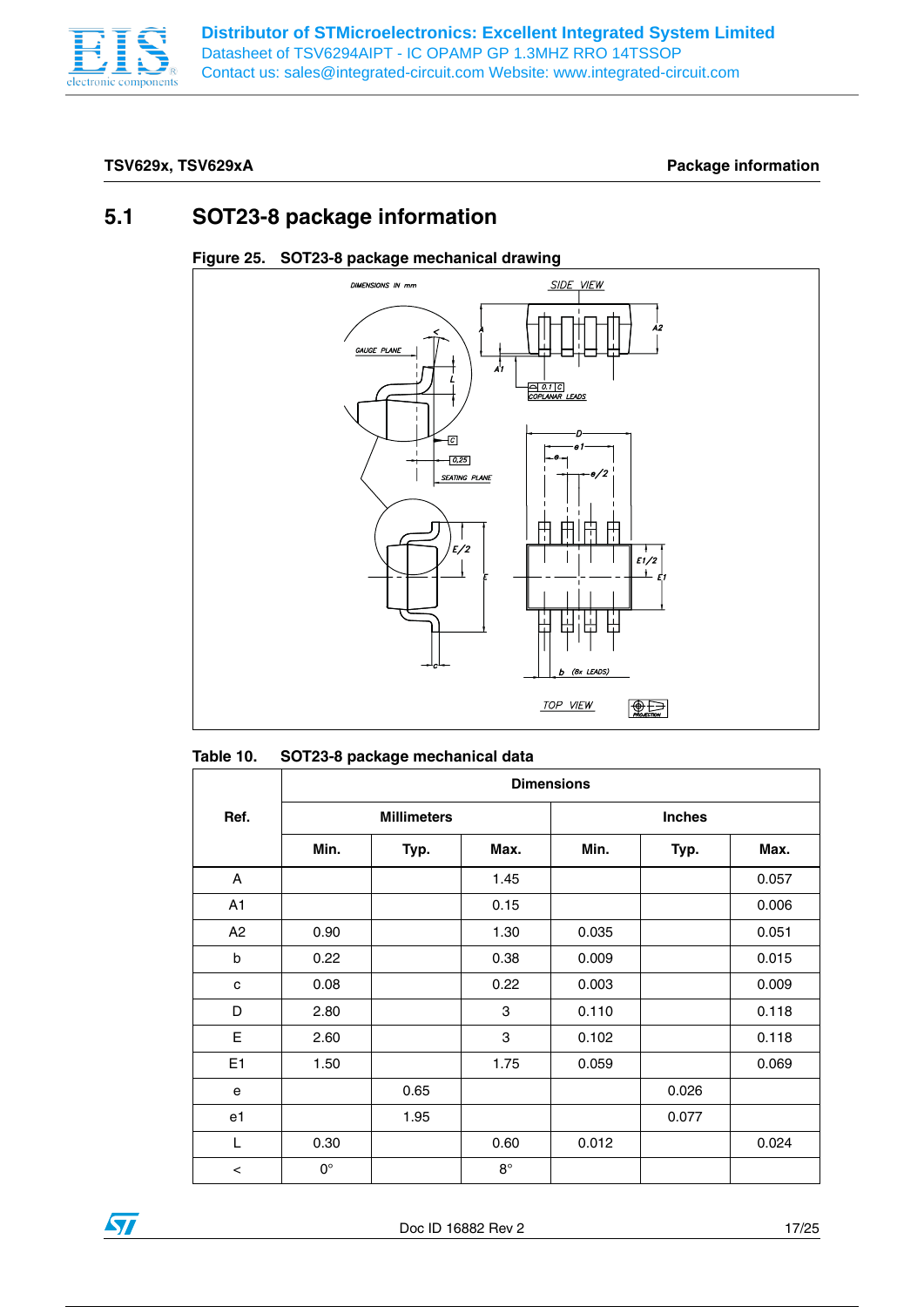

## Package information **Package information TSV629x, TSV629xA**

## **5.2 SO-8 package information**

## **Figure 26. SO-8 package mechanical drawing**



### **Table 11. SO-8 package mechanical data**

|                | <b>Dimensions</b> |                    |             |             |               |             |  |
|----------------|-------------------|--------------------|-------------|-------------|---------------|-------------|--|
| Ref.           |                   | <b>Millimeters</b> |             |             | <b>Inches</b> |             |  |
|                | Min.              | Typ.               | Max.        | Min.        | Typ.          | Max.        |  |
| A              |                   |                    | 1.75        |             |               | 0.069       |  |
| A1             | 0.10              |                    | 0.25        | 0.004       |               | 0.010       |  |
| A2             | 1.25              |                    |             | 0.049       |               |             |  |
| b              | 0.28              |                    | 0.48        | 0.011       |               | 0.019       |  |
| $\mathbf c$    | 0.17              |                    | 0.23        | 0.007       |               | 0.010       |  |
| D              | 4.80              | 4.90               | 5.00        | 0.189       | 0.193         | 0.197       |  |
| E              | 5.80              | 6.00               | 6.20        | 0.228       | 0.236         | 0.244       |  |
| E <sub>1</sub> | 3.80              | 3.90               | 4.00        | 0.150       | 0.154         | 0.157       |  |
| e              |                   | 1.27               |             |             | 0.050         |             |  |
| h              | 0.25              |                    | 0.50        | 0.010       |               | 0.020       |  |
| L              | 0.40              |                    | 1.27        | 0.016       |               | 0.050       |  |
| L1             |                   | 1.04               |             |             | 0.040         |             |  |
| $\sf k$        | $\pmb{0}$         |                    | $8^{\circ}$ | $1^{\circ}$ |               | $8^{\circ}$ |  |
| ccc            |                   |                    | 0.10        |             |               | 0.004       |  |

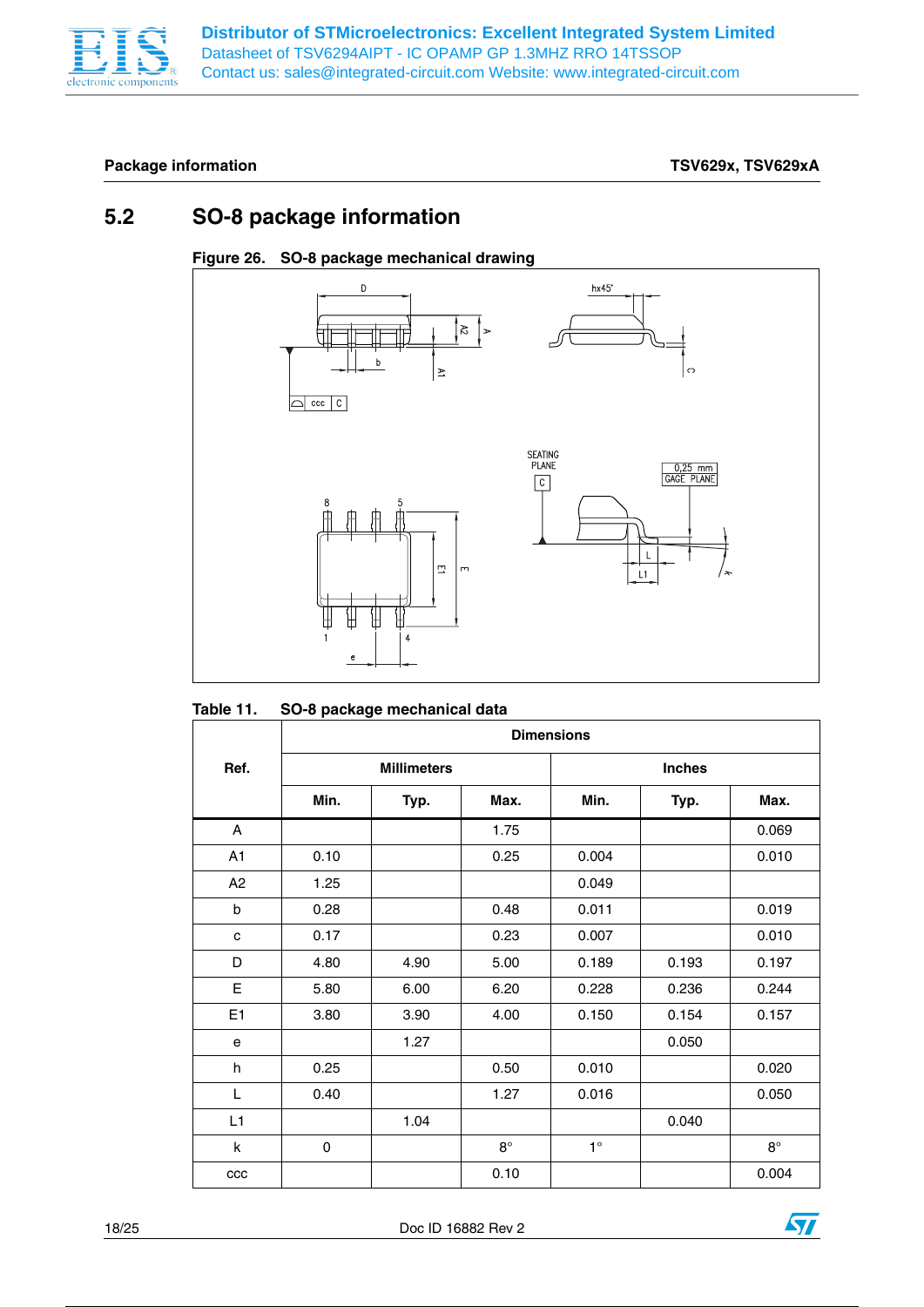

## **TSV629x, TSV629xA Package information**

## **5.3 MiniSO-8 package information**



### **Figure 27. MiniSO-8 package mechanical drawing**

| Table 12. | MiniSO-8 package mechanical data |
|-----------|----------------------------------|
|-----------|----------------------------------|

|                | <b>Dimensions</b> |                    |             |             |               |           |  |
|----------------|-------------------|--------------------|-------------|-------------|---------------|-----------|--|
| Ref.           |                   | <b>Millimeters</b> |             |             | <b>Inches</b> |           |  |
|                | Min.              | Typ.               | Max.        | Min.        | Typ.          | Max.      |  |
| A              |                   |                    | 1.1         |             |               | 0.043     |  |
| A <sub>1</sub> | 0                 |                    | 0.15        | 0           |               | 0.006     |  |
| A <sub>2</sub> | 0.75              | 0.85               | 0.95        | 0.030       | 0.033         | 0.037     |  |
| b              | 0.22              |                    | 0.40        | 0.009       |               | 0.016     |  |
| C              | 0.08              |                    | 0.23        | 0.003       |               | 0.009     |  |
| D              | 2.80              | 3.00               | 3.20        | 0.11        | 0.118         | 0.126     |  |
| E              | 4.65              | 4.90               | 5.15        | 0.183       | 0.193         | 0.203     |  |
| E1             | 2.80              | 3.00               | 3.10        | 0.11        | 0.118         | 0.122     |  |
| e              |                   | 0.65               |             |             | 0.026         |           |  |
| L              | 0.40              | 0.60               | 0.80        | 0.016       | 0.024         | 0.031     |  |
| L1             |                   | 0.95               |             |             | 0.037         |           |  |
| L2             |                   | 0.25               |             |             | 0.010         |           |  |
| $\sf k$        | $0^{\circ}$       |                    | $8^{\circ}$ | $0^{\circ}$ |               | $8^\circ$ |  |
| ccc            |                   |                    | 0.10        |             |               | 0.004     |  |

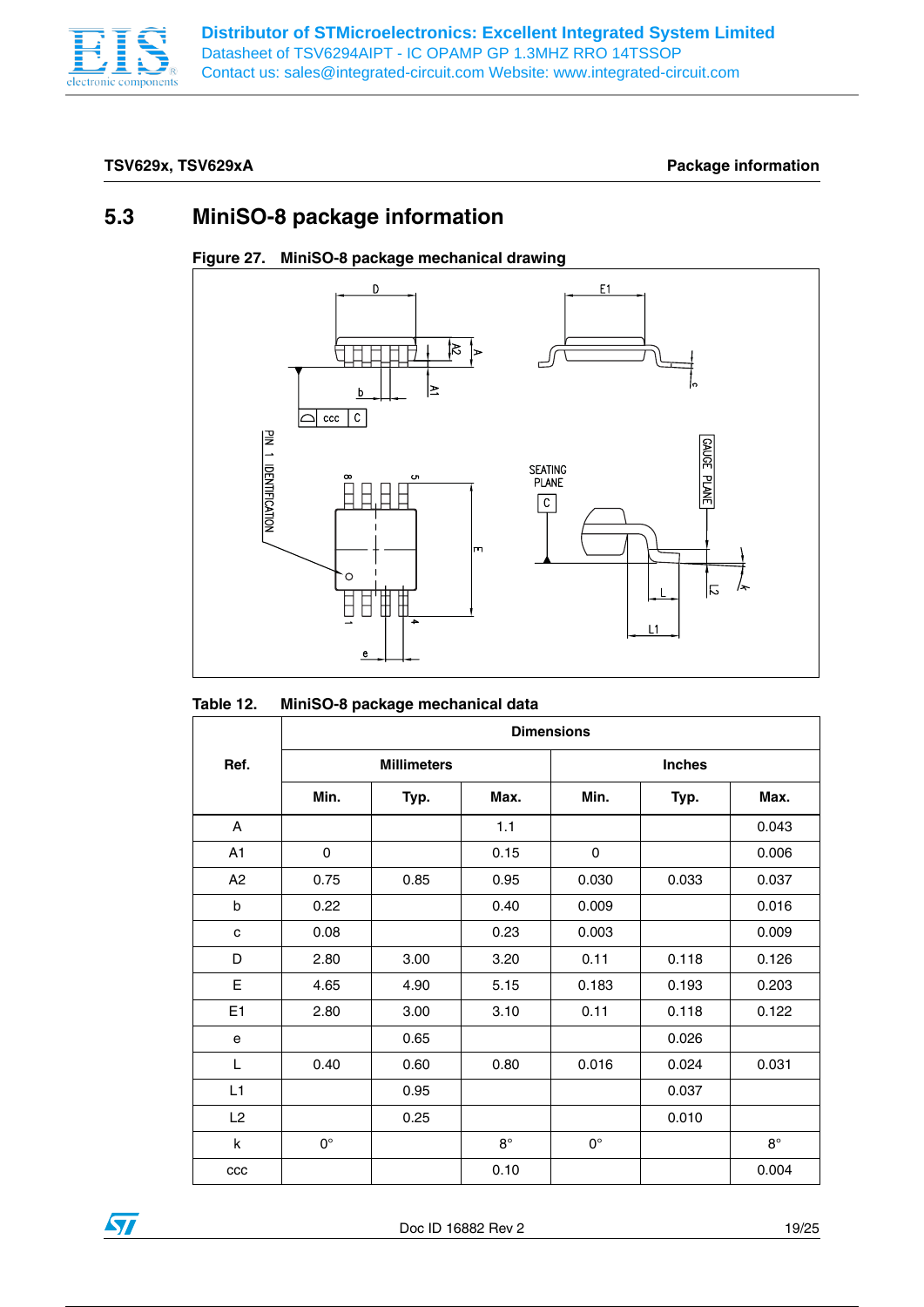

## Package information **Package information TSV629x, TSV629xA**

## **5.4 MiniSO-10 package information**



### **Figure 28. MiniSO-10 package mechanical drawing**

## **Table 13. MiniSO-10 package mechanical data**

|                | <b>Dimensions</b> |                    |             |             |               |             |  |
|----------------|-------------------|--------------------|-------------|-------------|---------------|-------------|--|
| Ref.           |                   | <b>Millimeters</b> |             |             | <b>Inches</b> |             |  |
|                | Min.              | Typ.               | Max.        | Min.        | Typ.          | Max.        |  |
| A              |                   |                    | 1.10        |             |               | 0.043       |  |
| A1             | 0.05              | 0.10               | 0.15        | 0.002       | 0.004         | 0.006       |  |
| A2             | 0.78              | 0.86               | 0.94        | 0.031       | 0.034         | 0.037       |  |
| b              | 0.25              | 0.33               | 0.40        | 0.010       | 0.013         | 0.016       |  |
| $\mathbf c$    | 0.15              | 0.23               | 0.30        | 0.006       | 0.009         | 0.012       |  |
| D              | 2.90              | 3.00               | 3.10        | 0.114       | 0.118         | 0.122       |  |
| E              | 4.75              | 4.90               | 5.05        | 0.187       | 0.193         | 0.199       |  |
| E <sub>1</sub> | 2.90              | 3.00               | 3.10        | 0.114       | 0.118         | 0.122       |  |
| e              |                   | 0.50               |             |             | 0.020         |             |  |
| L              | 0.40              | 0.55               | 0.70        | 0.016       | 0.022         | 0.028       |  |
| L1             |                   | 0.95               |             |             | 0.037         |             |  |
| k              | $0^{\circ}$       | $3^\circ$          | $6^{\circ}$ | $0^{\circ}$ | $3^\circ$     | $6^{\circ}$ |  |
| aaa            |                   |                    | 0.10        |             |               | 0.004       |  |

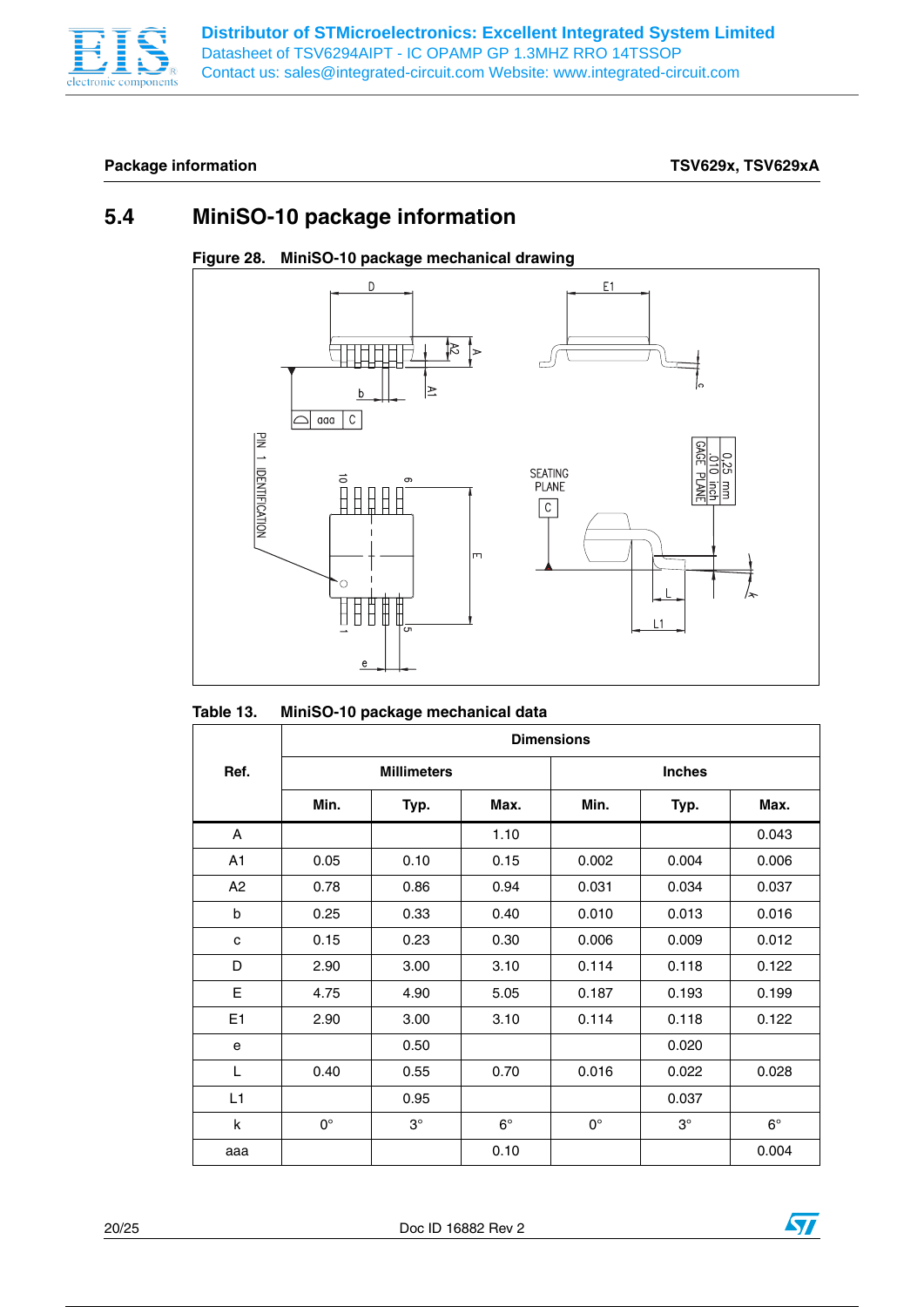

## **TSV629x, TSV629xA Package information**

## **5.5 TSSOP14 package information**



## **Figure 29. TSSOP14 package mechanical drawing**

|                | <b>Dimensions</b> |                    |           |             |               |           |  |
|----------------|-------------------|--------------------|-----------|-------------|---------------|-----------|--|
| Ref.           |                   | <b>Millimeters</b> |           |             | <b>Inches</b> |           |  |
|                | Min.              | Typ.               | Max.      | Min.        | Typ.          | Max.      |  |
| A              |                   |                    | 1.20      |             |               | 0.047     |  |
| A <sub>1</sub> | 0.05              |                    | 0.15      | 0.002       | 0.004         | 0.006     |  |
| A2             | 0.80              | 1.00               | 1.05      | 0.031       | 0.039         | 0.041     |  |
| b              | 0.19              |                    | 0.30      | 0.007       |               | 0.012     |  |
| C              | 0.09              |                    | 0.20      | 0.004       |               | 0.0089    |  |
| D              | 4.90              | 5.00               | 5.10      | 0.193       | 0.197         | 0.201     |  |
| E              | 6.20              | 6.40               | 6.60      | 0.244       | 0.252         | 0.260     |  |
| E <sub>1</sub> | 4.30              | 4.40               | 4.50      | 0.169       | 0.173         | 0.176     |  |
| e              |                   | 0.65               |           |             | 0.0256        |           |  |
| L              | 0.45              | 0.60               | 0.75      | 0.018       | 0.024         | 0.030     |  |
| L1             |                   | 1.00               |           |             | 0.039         |           |  |
| k              | $0^{\circ}$       |                    | $8^\circ$ | $0^{\circ}$ |               | $8^\circ$ |  |
| aaa            |                   |                    | 0.10      |             |               | 0.004     |  |

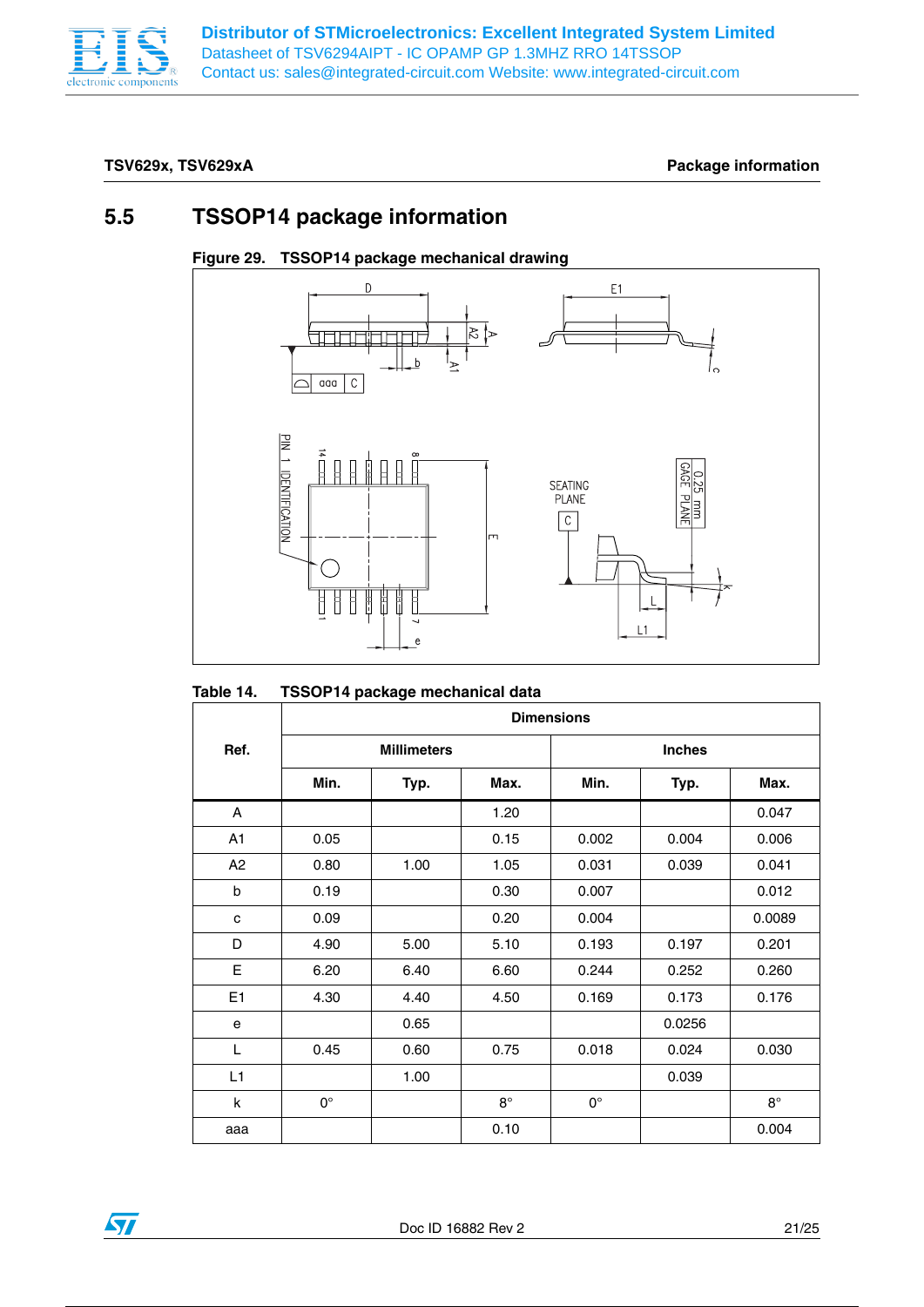

## Package information **Package information TSV629x, TSV629xA**

## **5.6 TSSOP16 package information**



## **Figure 30. TSSOP16 package mechanical drawing**

| Table 15. |  |  | TSSOP16 package mechanical data |  |
|-----------|--|--|---------------------------------|--|
|-----------|--|--|---------------------------------|--|

|                | <b>Dimensions</b> |                    |           |             |               |             |  |
|----------------|-------------------|--------------------|-----------|-------------|---------------|-------------|--|
| Ref.           |                   | <b>Millimeters</b> |           |             | <b>Inches</b> |             |  |
|                | Min.              | Typ.               | Max.      | Min.        | Typ.          | Max.        |  |
| A              |                   |                    | 1.20      |             |               | 0.047       |  |
| A <sub>1</sub> | 0.05              |                    | 0.15      | 0.002       |               | 0.006       |  |
| A2             | 0.80              | 1.00               | 1.05      | 0.031       | 0.039         | 0.041       |  |
| $\mathsf{b}$   | 0.19              |                    | 0.30      | 0.007       |               | 0.012       |  |
| C              | 0.09              |                    | 0.20      | 0.004       |               | 0.008       |  |
| D              | 4.90              | 5.00               | 5.10      | 0.193       | 0.197         | 0.201       |  |
| E              | 6.20              | 6.40               | 6.60      | 0.244       | 0.252         | 0.260       |  |
| E1             | 4.30              | 4.40               | 4.50      | 0.169       | 0.173         | 0.177       |  |
| e              |                   | 0.65               |           |             | 0.0256        |             |  |
| k              | $0^{\circ}$       |                    | $8^\circ$ | $0^{\circ}$ |               | $8^{\circ}$ |  |
| L              | 0.45              | 0.60               | 0.75      | 0.018       | 0.024         | 0.030       |  |
| L1             |                   | 1.00               |           |             | 0.039         |             |  |
| aaa            |                   |                    | 0.10      |             |               | 0.004       |  |

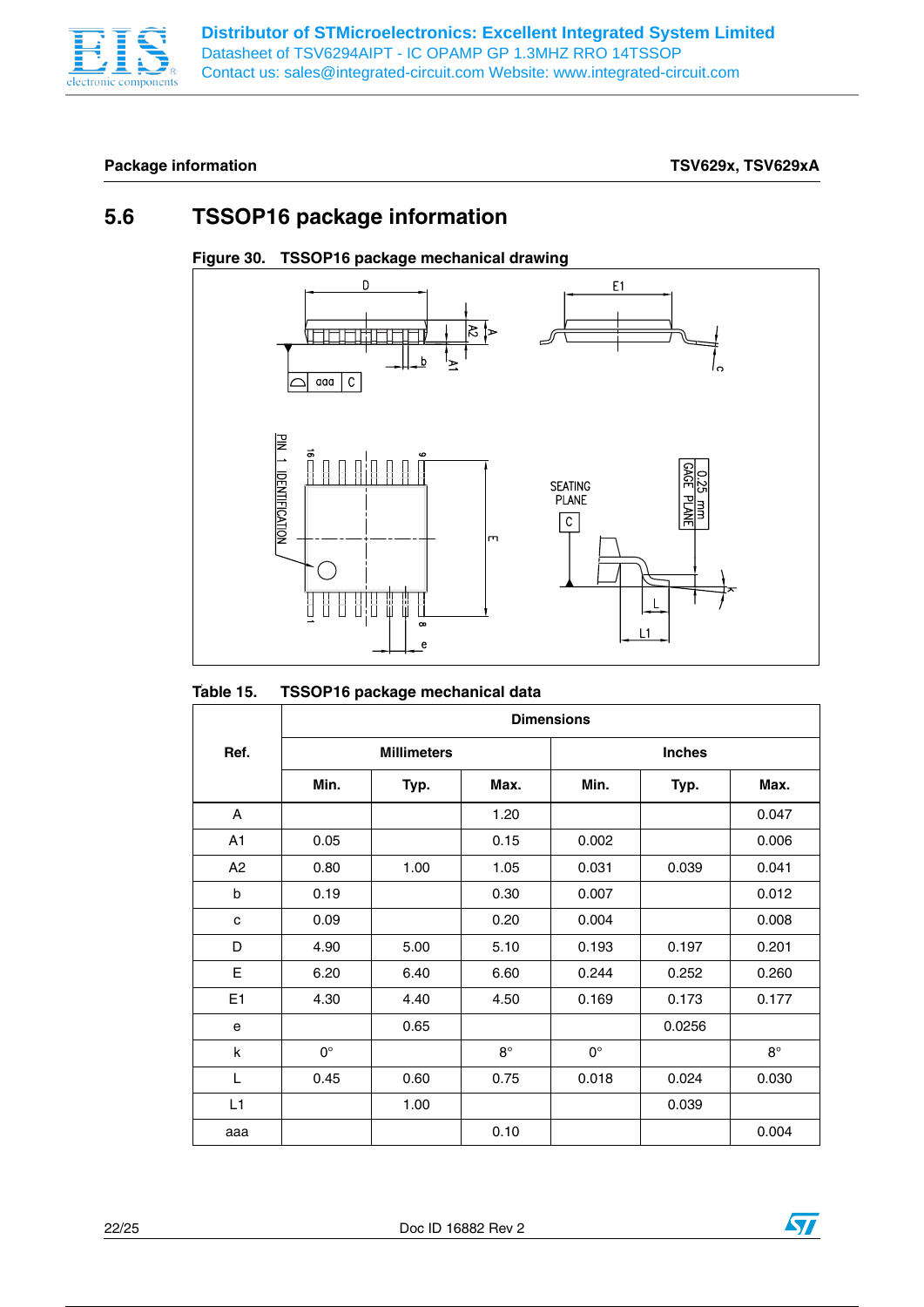

**TSV629x, TSV629xA Ordering information**

# **6 Ordering information**

### **Table 16. Order codes**

| Part number         | <b>Temperature</b><br>range     | Package   | <b>Packing</b>       | <b>Marking</b>   |
|---------------------|---------------------------------|-----------|----------------------|------------------|
| <b>TSV6292ID/DT</b> |                                 | $SO-8$    | Tube and tape & reel | V6292I           |
| TSV6292AID/DT       |                                 |           |                      | V6292AI          |
| TSV6292IST          | $-40^\circ$ C to $+125^\circ$ C | MiniSO-8  |                      | K114             |
| TSV6292AIST         |                                 |           | Tape & reel          | K144             |
| TSV6292ILT          |                                 | SOT23-8   | Tape & reel          | K114             |
| <b>TSV6293IST</b>   |                                 | MiniSO-10 |                      | K <sub>134</sub> |
| TSV6293AIST         |                                 |           | Tape & reel          | K <sub>135</sub> |
| TSV6294IPT          |                                 | TSSOP-14  | Tape & reel          | V6294            |
| TSV6294AIPT         |                                 |           |                      | V6294A           |
| TSV6295IPT          |                                 |           |                      | V6295            |
| TSV6295AIPT         |                                 | TSSOP-16  | Tape & reel          | V6295A           |

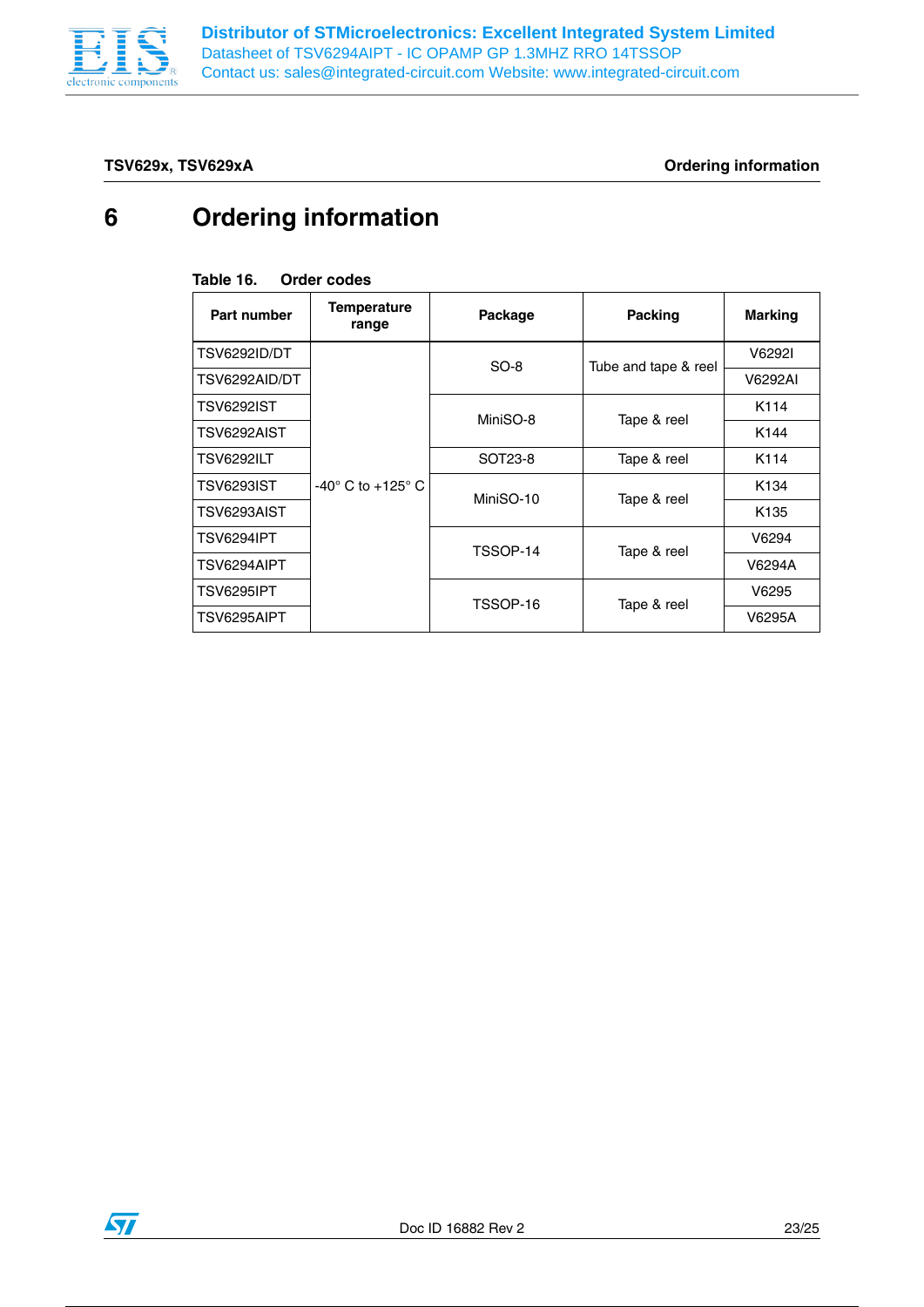

**Revision history TSV629x, TSV629xA**

# **7 Revision history**

### Table 17. **Document revision history**

| Date        | <b>Revision</b> | <b>Changes</b>                                                                    |
|-------------|-----------------|-----------------------------------------------------------------------------------|
| 14-Jan-2010 |                 | Initial release.                                                                  |
| 01-Mar-2010 | 2               | Corrected error in Table 16: Order codes: TSV6295 offered in<br>TSSOP-16 package. |